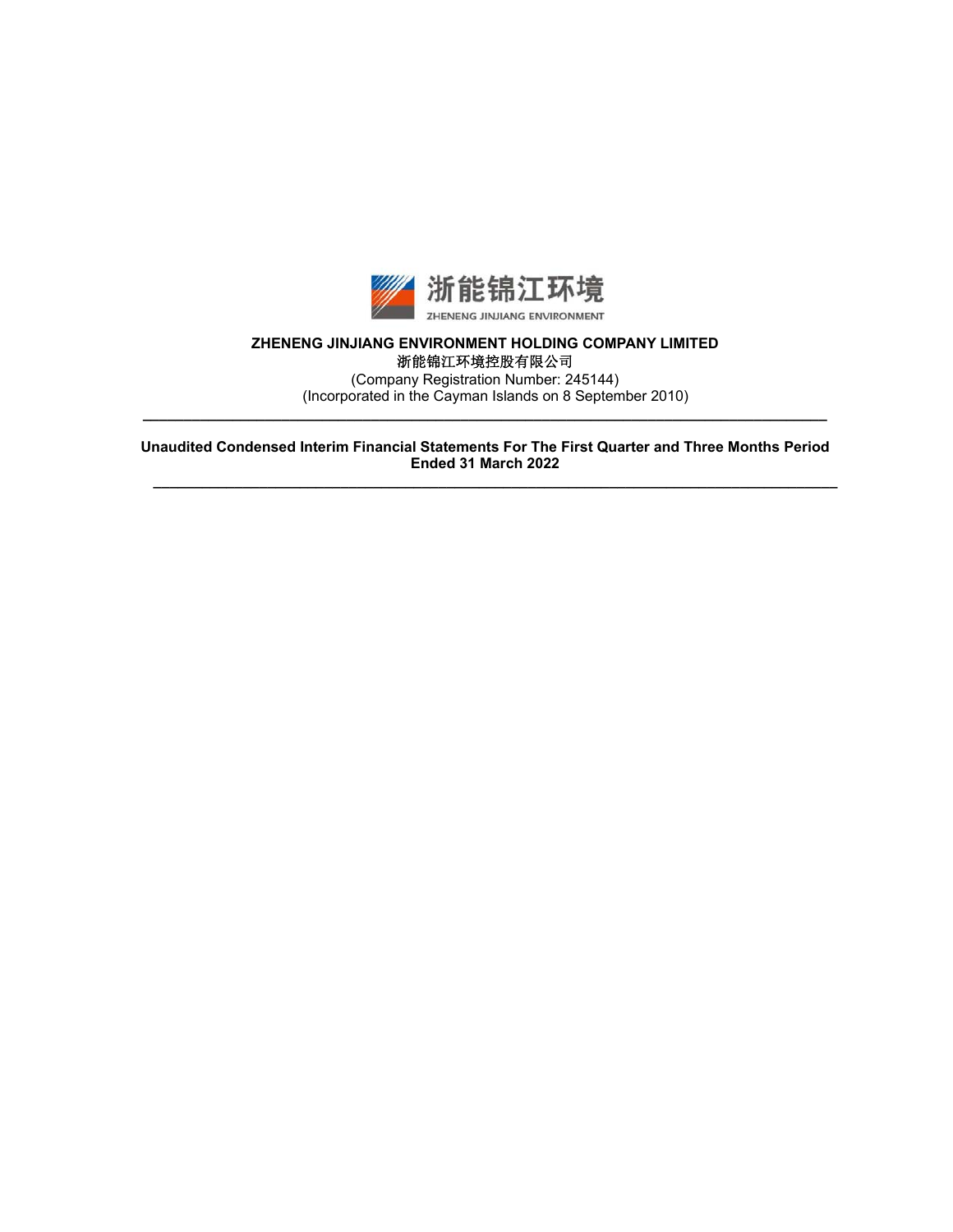# **Condensed Interim Consolidated Statement of Comprehensive Income**

|                                                                                                | <b>Note</b> | Group<br>3 months<br>ended 31<br><b>March 2022</b><br><b>RMB'000</b> | Group<br>3 months<br>ended 31<br><b>March 2021</b><br><b>RMB'000</b> |
|------------------------------------------------------------------------------------------------|-------------|----------------------------------------------------------------------|----------------------------------------------------------------------|
|                                                                                                |             |                                                                      |                                                                      |
| Revenue<br>Cost of sales                                                                       | 3           | 867,843<br>(623, 168)                                                | 749,127<br>(514,061)                                                 |
| <b>Gross profit</b>                                                                            |             | 244,675                                                              | 235,066                                                              |
| Other income                                                                                   |             |                                                                      |                                                                      |
| - Interest                                                                                     |             | 3,819                                                                | 884                                                                  |
| - Others                                                                                       |             | 44,935                                                               | 27,506                                                               |
| Other gains and (losses), net                                                                  |             | 7,475                                                                | (18, 941)                                                            |
| <b>Expenses</b>                                                                                |             |                                                                      |                                                                      |
| - Administrative                                                                               |             | (47, 607)                                                            | (45,062)                                                             |
| - Finance                                                                                      |             | (107, 399)                                                           | (81, 753)                                                            |
| Share of loss of joint ventures                                                                |             | (268)                                                                | (221)                                                                |
| Profit before income tax                                                                       | 4           | 145,630                                                              | 117,479                                                              |
| Income tax expense                                                                             |             | (37, 409)                                                            | (37, 123)                                                            |
| Profit for the period                                                                          |             | 108,221                                                              | 80,356                                                               |
| Other comprehensive loss                                                                       |             |                                                                      |                                                                      |
| Item that may be reclassified subsequently to profit or loss:                                  |             |                                                                      |                                                                      |
| Currency translation differences arising from consolidation                                    |             | (2, 195)                                                             | (5,922)                                                              |
| Other comprehensive loss, net of tax                                                           |             | (2, 195)                                                             | (5.922)                                                              |
| Total comprehensive income for the period                                                      |             | 106,026                                                              | 74.434                                                               |
| Profit for the period attributable to:                                                         |             |                                                                      |                                                                      |
| - equity holders of the Company                                                                |             | 105,484                                                              | 77,048                                                               |
| - non-controlling interests                                                                    |             | 2,737                                                                | 3,308                                                                |
|                                                                                                |             | 108,221                                                              | 80,356                                                               |
| Total comprehensive income for the period attributable to:                                     |             |                                                                      |                                                                      |
| - equity holders of the Company                                                                |             | 103,289                                                              | 71,126                                                               |
| - non-controlling interests                                                                    |             | 2,737                                                                | 3,308                                                                |
|                                                                                                |             | 106,026                                                              | 74,434                                                               |
| Earnings per share attributable to the equity holders of the<br>Company: (RMB cents per share) |             |                                                                      |                                                                      |
| Basic and diluted earnings per share                                                           |             | 7.25                                                                 | 5.30                                                                 |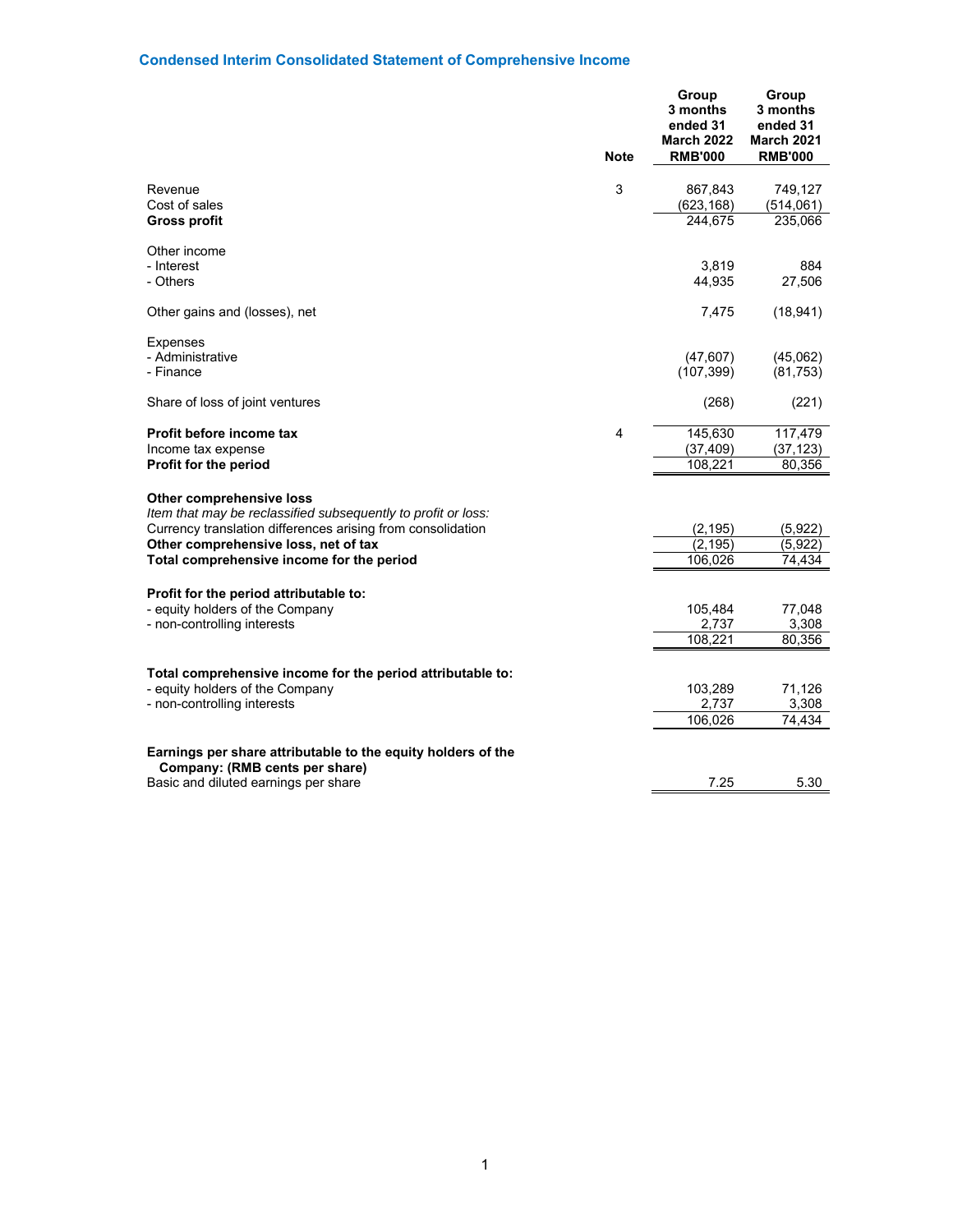# **Condensed Interim Statement of Financial Position**

|                                                                                        | Note           | Group<br>As at<br>31.03.22<br><b>RMB'000</b> | Group<br>As at<br>31.12.21<br><b>RMB'000</b> | Company<br>As at<br>31.03.22<br><b>RMB'000</b> | Company<br>As at<br>31.12.21<br><b>RMB'000</b> |
|----------------------------------------------------------------------------------------|----------------|----------------------------------------------|----------------------------------------------|------------------------------------------------|------------------------------------------------|
| <b>Assets</b>                                                                          |                |                                              |                                              |                                                |                                                |
| <b>Current assets</b>                                                                  |                |                                              |                                              |                                                |                                                |
| Cash and cash equivalents                                                              |                | 313,485                                      | 387,801                                      | 13,177                                         | 15,722                                         |
| Pledged bank deposits                                                                  |                | 845,840                                      | 818,234                                      | 79,081                                         | 79,423                                         |
| Trade and other receivables                                                            |                | 2,495,139                                    | 2,438,221                                    |                                                |                                                |
| Amounts due from non-controlling<br>interests                                          |                | 25,896                                       | 25,896                                       |                                                |                                                |
| Amounts due from related parties<br>Contract assets                                    | 5              | 669,425<br>16,159                            | 718,976<br>17,832                            | 2,246                                          | 2,258                                          |
| Service concession receivables                                                         | 6              | 63,976                                       | 63,976                                       |                                                |                                                |
| Other tax recoverable                                                                  |                | 381,168                                      | 386,550                                      |                                                |                                                |
| Inventories                                                                            |                | 57,693                                       | 62,216                                       |                                                |                                                |
| <b>Total current assets</b>                                                            |                | 4,868,781                                    | 4,919,702                                    | 94,504                                         | 97,403                                         |
| <b>Non-current assets</b>                                                              |                |                                              |                                              |                                                |                                                |
| Other receivables                                                                      |                | 204,938                                      | 152,448                                      |                                                |                                                |
| Amount due from subsidiaries                                                           |                |                                              |                                              | 2,116,764                                      | 2,116,567                                      |
| Service concession receivables                                                         | 6              | 728,873                                      | 736,432                                      |                                                |                                                |
| Property, plant and equipment                                                          | $\overline{7}$ | 10,248,133                                   | 10,037,818                                   |                                                |                                                |
| Investment in associates                                                               |                | 13,793                                       | 15,613                                       |                                                |                                                |
| Investment in joint ventures                                                           |                | 248,984                                      | 204,765                                      | 5,039<br>1,798,280                             | 5,039<br>1,798,280                             |
| Investment in subsidiaries<br>Investment property                                      |                | 24,623                                       | 24,875                                       |                                                |                                                |
| Intangible assets                                                                      | 8              | 4,368,366                                    | 4,289,074                                    |                                                |                                                |
| <b>Total non-current assets</b>                                                        |                | 15,837,710                                   | 15,461,025                                   | 3,920,083                                      | 3,919,886                                      |
| <b>Total assets</b>                                                                    |                | 20,706,491                                   | 20,380,727                                   | 4,014,587                                      | 4,017,289                                      |
| <b>Current liabilities</b>                                                             |                |                                              |                                              |                                                |                                                |
| Amounts due to non-controlling interests                                               |                | 4,507                                        | 4,507                                        |                                                |                                                |
| Amounts due to related parties                                                         | 5              | 49,396                                       | 55,680                                       |                                                |                                                |
| Amount due to subsidiaries                                                             |                |                                              |                                              | 85,885                                         | 85,884                                         |
| Lease liabilities                                                                      |                | 3,152                                        | 5,035                                        |                                                |                                                |
| Trade and other payables                                                               |                | 1,899,355                                    | 2,077,756                                    | 11,482                                         | 10,505                                         |
| <b>Borrowings</b>                                                                      | 9              | 4,816,521                                    | 4,706,413                                    | 1,946,927                                      | 2,014,633                                      |
| Deferred grant                                                                         |                | 17,065                                       | 17,065                                       |                                                |                                                |
| Other tax liabilities                                                                  |                | 69,288                                       | 61,096                                       |                                                |                                                |
| Income tax liabilities                                                                 |                | 126,761                                      | 123,057                                      |                                                |                                                |
| <b>Total current liabilities</b>                                                       |                | 6,986,045                                    | 7,050,609                                    | 2,044,294                                      | 2,111,022                                      |
| <b>Net current liabilities</b>                                                         |                | (2, 117, 264)                                | (2, 130, 907)                                | (1,949,790)                                    | (2,013,619)                                    |
| <b>Non-current liabilities</b>                                                         |                |                                              |                                              |                                                |                                                |
| <b>Borrowings</b>                                                                      | 9              | 6,058,206                                    | 5,774,970                                    | 76,531                                         |                                                |
| Lease liabilities                                                                      |                | 1,669                                        | 2,457                                        |                                                |                                                |
| Deferred tax liabilities                                                               |                | 638,814                                      | 618,953                                      |                                                |                                                |
| Deferred grant                                                                         |                | 346,013                                      | 364,020                                      |                                                |                                                |
| Provision for major overhauls                                                          |                | 24,826                                       | 24,826                                       |                                                |                                                |
| <b>Total non-current liabilities</b>                                                   |                | 7,069,528                                    | 6,785,226                                    | 76,531                                         |                                                |
| <b>Total liabilities</b><br><b>NET ASSETS</b>                                          |                | 14,055,573<br>6,650,918                      | 13,835,835<br>6,544,892                      | 2,120,825<br>1,893,762                         | 2,111,022<br>1,906,267                         |
|                                                                                        |                |                                              |                                              |                                                |                                                |
| <b>EQUITY</b><br>Capital and reserves attributable to<br>equity holders of the Company |                |                                              |                                              |                                                |                                                |
| Share capital                                                                          | 10             | 96                                           | 96                                           | 96                                             | 96                                             |
| Share premium                                                                          |                | 1,601,100                                    | 1,601,100                                    | 1,601,100                                      | 1,601,100                                      |
| Reserves                                                                               |                | 513,695                                      | 515,890                                      | 1,057,112                                      | 1,057,112                                      |
| Retained profits / (accumulated losses)                                                |                | 4,391,065                                    | 4,285,581                                    | (764, 546)                                     | (752, 041)                                     |
|                                                                                        |                | 6,505,956                                    | 6,402,667                                    | 1,893,762                                      | 1,906,267                                      |
| Non-controlling interests                                                              |                | 144,962                                      | 142,225                                      |                                                |                                                |
| <b>Total equity</b>                                                                    |                | 6,650,918                                    | 6,544,892                                    | 1,893,762                                      | 1,906,267                                      |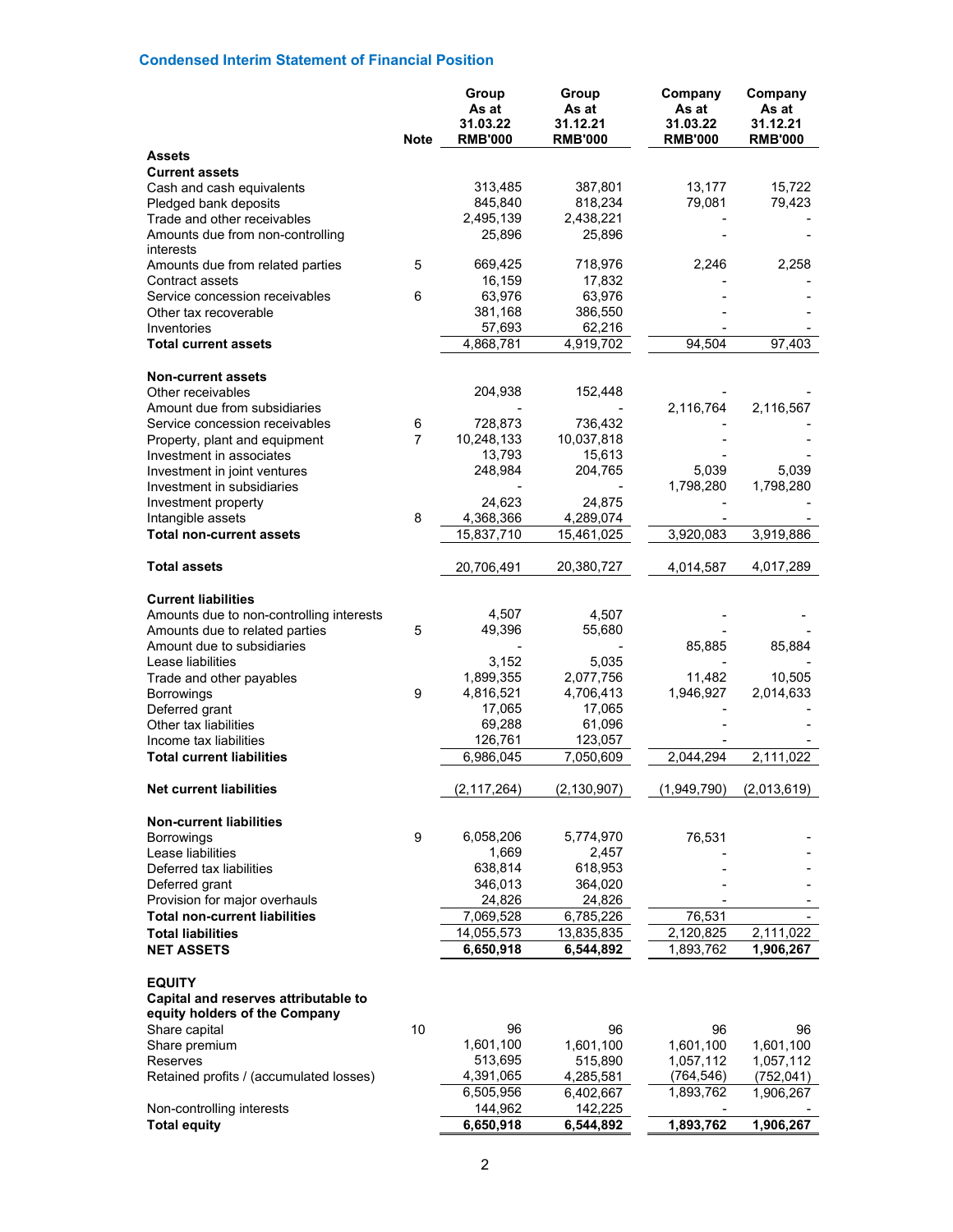# **Condensed Interim Consolidated Statement of Changes in Equity**

| Attributable to owners of the Company               |                                           |                                           |                                      |                                     |                                                          |                                                                 |                                    |                                              |                                |                                                    |                                       |
|-----------------------------------------------------|-------------------------------------------|-------------------------------------------|--------------------------------------|-------------------------------------|----------------------------------------------------------|-----------------------------------------------------------------|------------------------------------|----------------------------------------------|--------------------------------|----------------------------------------------------|---------------------------------------|
|                                                     | <b>Share</b><br>capital<br><b>RMB'000</b> | <b>Share</b><br>premium<br><b>RMB'000</b> | Capital<br>reserve<br><b>RMB'000</b> | Merger<br>reserve<br><b>RMB'000</b> | <b>Statutory</b><br>surplus<br>reserve<br><b>RMB'000</b> | Foreign<br>currency<br>translation<br>reserve<br><b>RMB'000</b> | Other<br>reserve<br><b>RMB'000</b> | <b>Retained</b><br>profits<br><b>RMB'000</b> | <b>Total</b><br><b>RMB'000</b> | Non-<br>controlling<br>interests<br><b>RMB'000</b> | <b>Total Equity</b><br><b>RMB'000</b> |
| <b>Group</b>                                        |                                           |                                           |                                      |                                     |                                                          |                                                                 |                                    |                                              |                                |                                                    |                                       |
| At 1 January 2022                                   | 96                                        | 1,601,100                                 | 393,694                              | (67, 642)                           | 191,243                                                  | (57, 577)                                                       | 56,172                             | 4,285,581                                    | 6,402,667                      | 142,225                                            | 6,544,892                             |
| Profit for the period<br>Other comprehensive income |                                           |                                           |                                      |                                     |                                                          |                                                                 |                                    | 105,484                                      | 105,484                        | 2,737                                              | 108,221                               |
| for the period                                      |                                           |                                           |                                      |                                     |                                                          | (2, 195)                                                        |                                    |                                              | (2, 195)                       |                                                    | (2, 195)                              |
| At 31 March 2022                                    | 96                                        | 1,601,100                                 | 393,694                              | (67, 642)                           | 191,243                                                  | (59, 772)                                                       | 56,172                             | 4,391,065                                    | 6,505,956                      | 144,962                                            | 6,650,918                             |
| At 1 January 2021                                   | 96                                        | 1,601,100                                 | 393,694                              | (67, 642)                           | 155,288                                                  | (46, 405)                                                       | 56,172                             | 3,883,512                                    | 5,975,815                      | 127,187                                            | 6,103,002                             |
| Profit for the period<br>Other comprehensive income |                                           |                                           |                                      |                                     |                                                          | (5,922)                                                         |                                    | 77,048                                       | 77,048<br>(5,922)              | 3,308                                              | 80,356                                |
| for the period                                      |                                           |                                           |                                      |                                     |                                                          |                                                                 |                                    |                                              |                                |                                                    | (5,922)                               |
| At 31 March 2021                                    | 96                                        | 1,601,100                                 | 393,694                              | (67, 642)                           | 155,288                                                  | (52, 327)                                                       | 56,172                             | 3,960,560                                    | 6,046,941                      | 130,495                                            | 6,177,436                             |
| <b>At 1 April 2021</b>                              | 96                                        | 1,601,100                                 | 393,694                              | (67, 642)                           | 155,288                                                  | (52, 327)                                                       | 56,172                             | 3,960,560                                    | 6,046,941                      | 130,495                                            | 6,177,436                             |
| Profit for the period                               |                                           |                                           |                                      |                                     |                                                          |                                                                 |                                    | 116,808                                      | 116,808                        | 4,861                                              | 121,669                               |
| Other comprehensive income<br>for the period        |                                           |                                           |                                      |                                     |                                                          | (6, 393)                                                        |                                    |                                              | (6, 393)                       |                                                    | (6, 393)                              |
| At 30 June 2021                                     | 96                                        | 1,601,100                                 | 393,694                              | (67, 642)                           | 155,288                                                  | (58, 720)                                                       | 56,172                             | 4,077,368                                    | 6,157,356                      | 135,356                                            | 6,292,712                             |
| At 1 July 2021                                      | 96                                        | 1,601,100                                 | 393,694                              | (67, 642)                           | 155,288                                                  | (58, 720)                                                       | 56,172                             | 4,077,368                                    | 6,157,356                      | 135,356                                            | 6,292,712                             |
| Profit for the period<br>Other comprehensive income |                                           |                                           |                                      |                                     |                                                          |                                                                 |                                    | 65,455                                       | 65,455                         | 2,765                                              | 68,220                                |
| for the period                                      |                                           |                                           |                                      |                                     |                                                          | 8,900                                                           |                                    |                                              | 8,900                          |                                                    | 8,900                                 |
| At 30 September 2021                                | 96                                        | 1,601,100                                 | 393,694                              | (67, 642)                           | 155,288                                                  | (49, 820)                                                       | 56,172                             | 4,142,823                                    | 6,231,711                      | 138,121                                            | 6,369,832                             |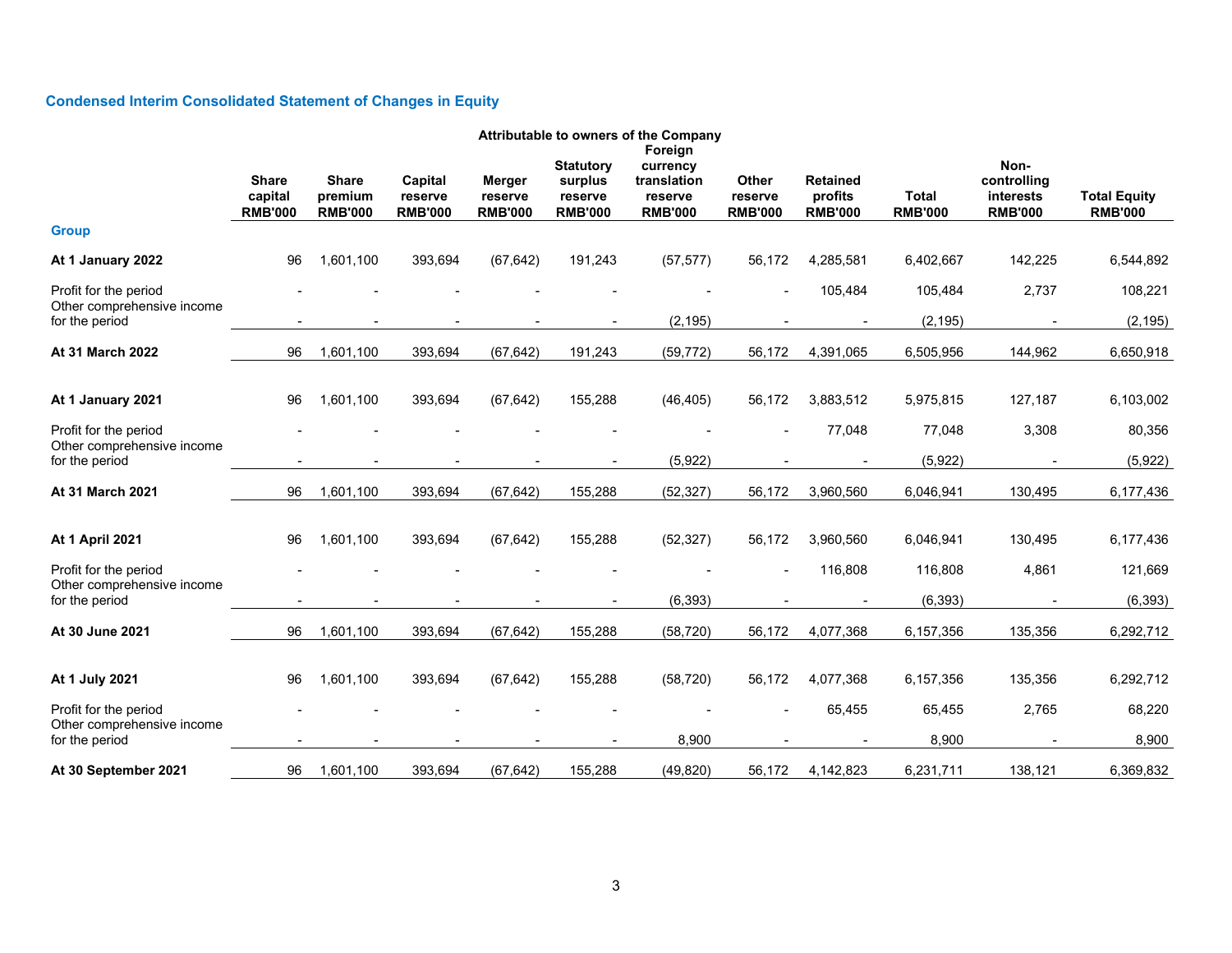|                                                                                                          |                                    |                                           |                                      |                                     |                                                          | <b>Attributable to owners of the Company</b>                    |                                    |                                              |                          |                                                    |                                       |
|----------------------------------------------------------------------------------------------------------|------------------------------------|-------------------------------------------|--------------------------------------|-------------------------------------|----------------------------------------------------------|-----------------------------------------------------------------|------------------------------------|----------------------------------------------|--------------------------|----------------------------------------------------|---------------------------------------|
|                                                                                                          | Share<br>capital<br><b>RMB'000</b> | <b>Share</b><br>premium<br><b>RMB'000</b> | Capital<br>reserve<br><b>RMB'000</b> | Merger<br>reserve<br><b>RMB'000</b> | <b>Statutory</b><br>surplus<br>reserve<br><b>RMB'000</b> | Foreign<br>currency<br>translation<br>reserve<br><b>RMB'000</b> | Other<br>reserve<br><b>RMB'000</b> | <b>Retained</b><br>profits<br><b>RMB'000</b> | Total<br><b>RMB'000</b>  | Non-<br>controlling<br>interests<br><b>RMB'000</b> | <b>Total Equity</b><br><b>RMB'000</b> |
| <b>Group</b>                                                                                             |                                    |                                           |                                      |                                     |                                                          |                                                                 |                                    |                                              |                          |                                                    |                                       |
| At 1 October 2021                                                                                        | 96                                 | 1,601,100                                 | 393,694                              | (67, 642)                           | 155,288                                                  | (49, 820)                                                       | 56,172                             | 4,142,823                                    | 6,231,711                | 138,121                                            | 6,369,832                             |
| Profit for the period<br>Other comprehensive income<br>for the period                                    |                                    |                                           |                                      |                                     | ۰.                                                       | (7, 757)                                                        | $\overline{\phantom{a}}$           | 178,713<br>$\overline{\phantom{a}}$          | 178,713<br>(7, 757)      | 4,104                                              | 182,817<br>(7, 757)                   |
| Transactions with owners,<br>recognised directly in equity<br>Appropriation to other<br>reserves         |                                    |                                           |                                      | $\sim$                              | 35,955                                                   |                                                                 | $\sim$                             | (35, 955)                                    |                          |                                                    |                                       |
| Capital contribution from<br>non-controlling interests<br>Dividends paid to non-<br>controlling interest |                                    |                                           | $\overline{\phantom{a}}$             |                                     |                                                          |                                                                 |                                    |                                              | $\overline{\phantom{0}}$ | 5,265<br>(5,265)                                   | 5,265<br>(5, 265)                     |
| At 31 December 2021                                                                                      | 96                                 | 1,601,100                                 | 393,694                              | (67, 642)                           | 191,243                                                  | (57, 577)                                                       | 56,172                             | 4,285,581                                    | 6,402,667                | 142,225                                            | 6,544,892                             |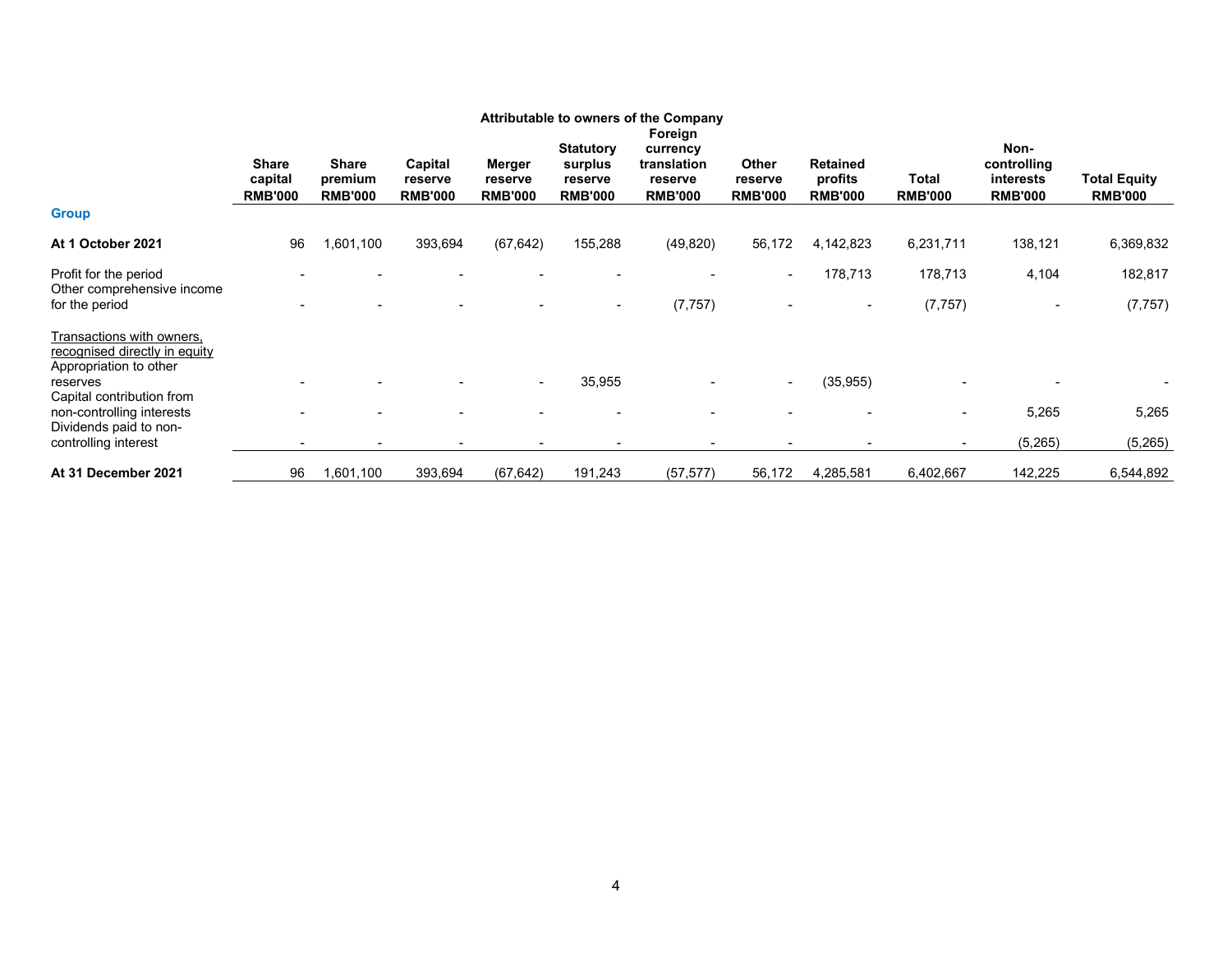# **Condensed Interim Statement of Changes in Equity**

|                                                                               | <b>Share</b><br>capital<br><b>RMB'000</b> | <b>Share</b><br>premium<br><b>RMB'000</b> | Capital<br>reserve<br><b>RMB'000</b> | <b>Accumulated</b><br>losses<br><b>RMB'000</b> | <b>Total</b><br><b>RMB'000</b> |
|-------------------------------------------------------------------------------|-------------------------------------------|-------------------------------------------|--------------------------------------|------------------------------------------------|--------------------------------|
| <b>Company</b>                                                                |                                           |                                           |                                      |                                                |                                |
| At 1 January 2022<br>Loss and total comprehensive                             | 96                                        | 1,601,100                                 | 1,057,112                            | (752, 041)                                     | 1,906,267                      |
| loss for the period                                                           |                                           |                                           |                                      | (12, 505)                                      | (12,505)                       |
| At 31 March 2022                                                              | 96                                        | 1,601,100                                 | 1,057,112                            | (764, 546)                                     | 1,893,762                      |
| At 1 January 2021                                                             | 96                                        | 1,601,100                                 | 1,057,112                            | (664, 591)                                     | 1,993,717                      |
| Loss and total comprehensive<br>loss for the period                           |                                           |                                           |                                      | (15, 307)                                      | (15, 307)                      |
| At 31 March 2021                                                              | 96                                        | 1,601,100                                 | 1,057,112                            | (679,898)                                      | 1,978,410                      |
| <b>At 1 April 2021</b><br>Loss and total comprehensive<br>loss for the period | 96                                        | 1,601,100                                 | 1,057,112                            | (679, 898)<br>(30, 293)                        | 1,978,410<br>(30, 293)         |
| At 30 June 2021                                                               | 96                                        | 1,601,100                                 | 1,057,112                            | (710, 191)                                     | 1,948,117                      |
| At 1 July 2021<br>Loss and total comprehensive<br>loss for the period         | 96                                        | 1,601,100                                 | 1,057,112                            | (710, 191)<br>(18, 337)                        | 1,948,117<br>(18, 337)         |
| At 30 September 2021                                                          | 96                                        | 1,601,100                                 | 1,057,112                            | (728, 528)                                     | 1,929,780                      |
| At 1 October 2021<br>Loss and total comprehensive<br>loss for the period      | 96                                        | 1,601,100                                 | 1,057,112                            | (728, 528)<br>(23, 513)                        | 1,929,780<br>(23, 513)         |
| At 31 December 2021                                                           | 96                                        | 1,601,100                                 | 1,057,112                            | (752, 041)                                     | 1,906,267                      |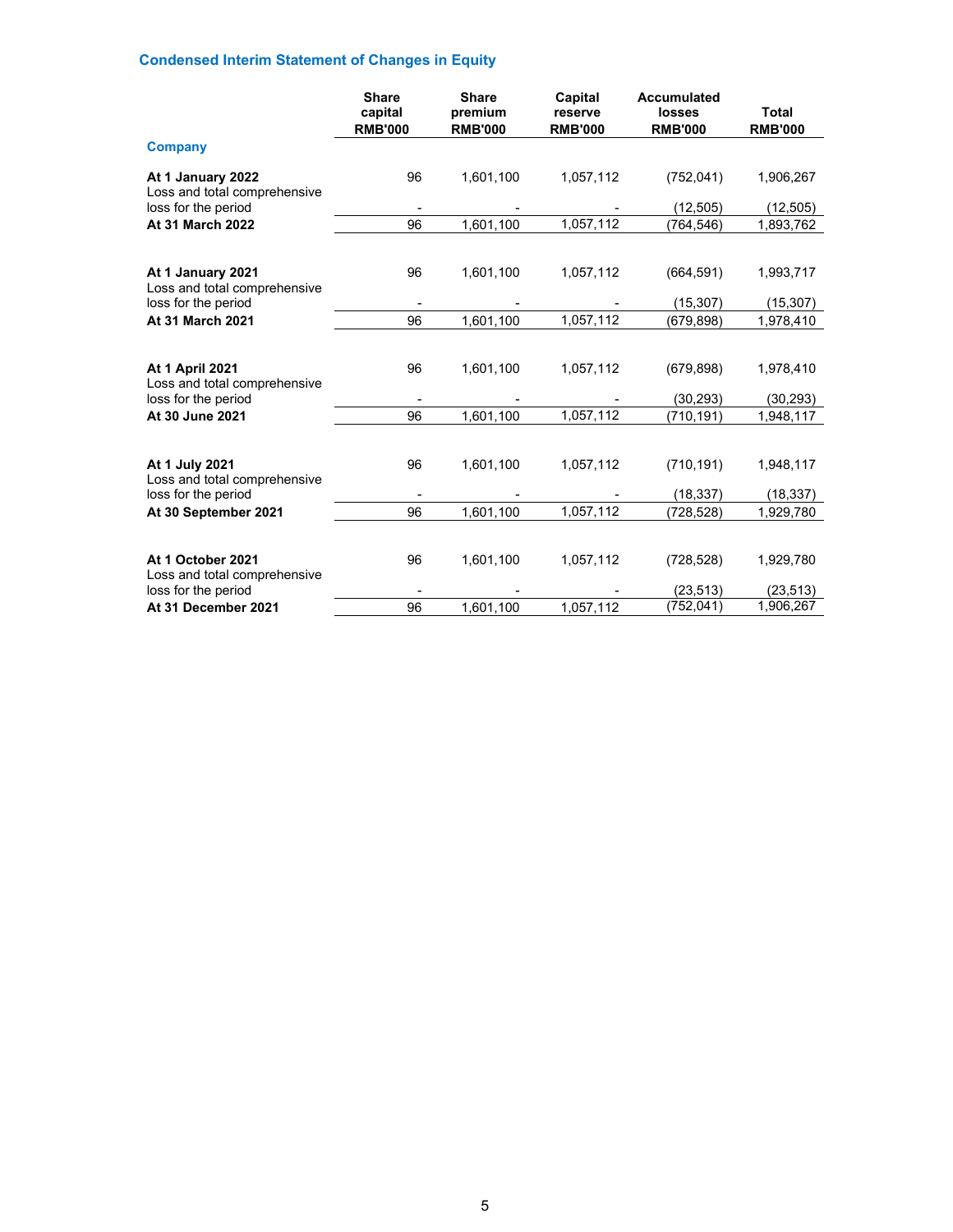|                                                                                | Group<br>3 months<br>ended 31<br><b>March 2022</b><br><b>RMB'000</b> | Group<br>3 months<br>ended 31<br><b>March 2021</b><br><b>RMB'000</b> |
|--------------------------------------------------------------------------------|----------------------------------------------------------------------|----------------------------------------------------------------------|
| Cash flows from operating activities                                           |                                                                      |                                                                      |
| Profit before tax                                                              | 145,630                                                              | 117,479                                                              |
| Adjustments for:                                                               | 43,959                                                               |                                                                      |
| - Amortisation of intangible assets                                            | (14, 602)                                                            | 38,126<br>(6,756)                                                    |
| - Deferred grant recognised<br>- Depreciation of investment property           | 252                                                                  | 228                                                                  |
| - Depreciation of property, plant and equipment                                | 93,973                                                               | 75,460                                                               |
| - Depreciation of right-of-use assets                                          | 20,724                                                               | 23,008                                                               |
| - Finance expenses                                                             | 107,399                                                              | 81,753                                                               |
| - Foreign exchange (gains)/losses                                              | (7, 522)                                                             | 19,900                                                               |
| - Financial income under service concession arrangements                       | (10, 650)                                                            | (11,048)                                                             |
| - Bank interest income                                                         | (3,819)                                                              | (884)                                                                |
| - Loss on disposal of property, plant and equipment                            |                                                                      | 28                                                                   |
| - Gain on disposal of shares of an associate                                   | (421)                                                                |                                                                      |
| - Share of loss of joint ventures                                              | 268                                                                  | 221                                                                  |
|                                                                                | 375,191                                                              | 337,515                                                              |
| Change in working capital                                                      |                                                                      |                                                                      |
| - Trade and other receivables                                                  | (68, 918)                                                            | (141,980)                                                            |
| - Service concession receivables                                               | 7,559                                                                | (1,839)                                                              |
| - Contract assets                                                              | 1,673                                                                | (18, 405)                                                            |
| - Other tax recoverable                                                        | 5,382                                                                | (8,400)                                                              |
| - Inventories                                                                  | 4,523                                                                | (3,676)                                                              |
| - Intangible assets                                                            | (123, 819)                                                           | (104, 526)                                                           |
| - Trade and other payables                                                     | (191, 214)<br>8,192                                                  | (26, 957)<br>(13,212)                                                |
| - Other tax liabilities                                                        | 41,081                                                               | (31, 892)                                                            |
| - Amount due from related parties                                              |                                                                      | (232)                                                                |
| - Amount due from non-controlling interests<br>- Amount due to related parties | (1,738)                                                              | (10, 144)                                                            |
| - Deferred grants                                                              | (3,405)                                                              | 1,506                                                                |
| Cash generated from/(used in) operations                                       | 54,507                                                               | (22, 240)                                                            |
| Income tax paid                                                                | (13, 844)                                                            | (51, 247)                                                            |
| Net cash generated from/(used in) operating activities                         | 40,663                                                               | (73, 487)                                                            |
|                                                                                |                                                                      |                                                                      |
| Cash flows from investing activities                                           |                                                                      |                                                                      |
| Interest received                                                              | 3,819                                                                | 884                                                                  |
| Additions to property, plant and equipment                                     | (317, 565)                                                           | (479, 095)                                                           |
| Additions to intangible assets - software                                      | (906)                                                                |                                                                      |
| Investment in joint venture                                                    | (44, 487)                                                            |                                                                      |
| Proceeds from disposal shares of an associate                                  | 2,241                                                                |                                                                      |
| Proceeds from disposal of subsidiaries                                         | 8,470<br>343                                                         |                                                                      |
| Bank deposits pledged                                                          |                                                                      |                                                                      |
| Proceed from disposal of property, plant and equipment                         | (348, 085)                                                           | 2,750<br>(475,461)                                                   |
| Net cash used in investing activities                                          |                                                                      |                                                                      |
| Cash flows from financing activities                                           |                                                                      |                                                                      |
| Proceeds from borrowings                                                       | 1,446,856                                                            | 1,748,050                                                            |
| Repayment of borrowings                                                        | (1,070,293)                                                          | (795, 137)                                                           |
| Payment of finance costs                                                       | (112, 369)                                                           | (90, 590)                                                            |
| Pledged bank deposits for borrowings                                           | (27, 949)                                                            | 7,906                                                                |
| Repayment of lease liabilities                                                 | (2,671)                                                              | (11, 775)                                                            |
| Net cash generated from financing activities                                   | 233,574                                                              | 858,454                                                              |
| Net (decrease) / increase in cash and cash equivalents                         | (73, 848)                                                            | 309,506                                                              |
|                                                                                |                                                                      |                                                                      |
| <b>Cash and cash equivalents</b>                                               |                                                                      |                                                                      |
| Cash and cash equivalents at beginning of the period                           | 387,801                                                              | 361,313                                                              |
| Effects of currency translation on cash and cash equivalents                   | (468)<br>313,485                                                     | 987                                                                  |
| Cash and cash equivalents at the end of the period                             |                                                                      | 671,805                                                              |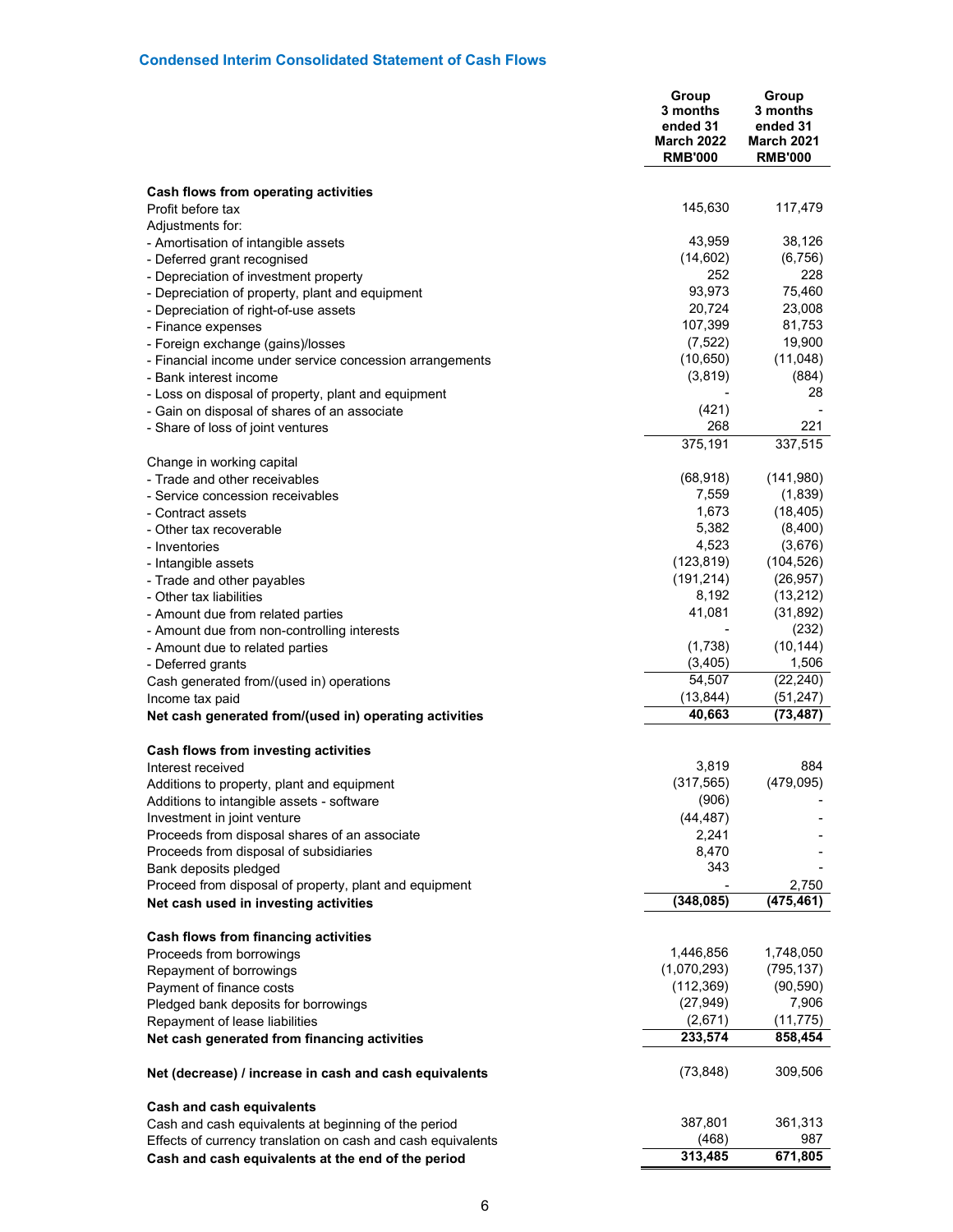# **Notes to the Condensed Interim Consolidated Financial Statements**

These notes form an integral part of the condensed interim financial statements.

## **1. General information**

Zheneng Jinjiang Environment Holding Company Limited (the "**Company**" and together with its subsidiaries, the "**Group**") was incorporated as an exempt company with limited liability in Cayman Islands on 8 September 2010.

The Company was listed on the Mainboard of Singapore Exchange Securities Trading Limited ("**SGX-ST**") on 3 August 2016.

The single largest shareholder is Zhejiang Provincial Energy Group Co., Ltd. ("**Zheneng Group**"), which is controlled by State-owned Assets Supervision and Administration Commission of the People's Government of Zhejiang Province.

These condensed interim consolidated financial statements as at and for the first quarter and three months ended 31 March 2022 comprise the Company and the Group. The principal activity of the Company is that of an investment holding company. The Group is mainly engaged in the generation and sales of electricity and steam, operation of waste-to-energy plants and project management, technical consulting and advisory services and energy management contracting business, principally in the People's Republic of China (the "**PRC**").

The condensed interim financial statements have not been audited or reviewed by auditors.

## **2. Basis of preparation**

## **2.1 Statement of compliance**

The condensed interim financial statements for the three months ended 31 March 2022 have been prepared in accordance with IAS 34 Interim Financial Reporting issued by the International Accounting Standards Board, and should be read in conjunction with the Group's last annual consolidated financial statements as at and for the year ended 31 December 2021. The condensed interim financial statements do not include all the information required for complete set of financial statements. However, selected explanatory notes are included to explain events and transactions that are significant to an understanding of the changes in the Group's financial position and performance of the Group since the last annual financial statements for the year ended 31 December 2021.

The accounting policies adopted are consistent with those of the previous financial year which were prepared in accordance with International Financial Reporting Standards ("**IFRSs**"), except for the adoption of new and amended standards as set out in Note 2.4.

### **2.2 Basis of measurement**

The condensed interim financial statements have been prepared on the historical cost basis except as otherwise disclosed.

The condensed interim financial statements are presented in Renminbi ("**RMB**"), which is the Company's functional currency. All financial information presented in RMB have been rounded to the nearest thousand, unless otherwise stated.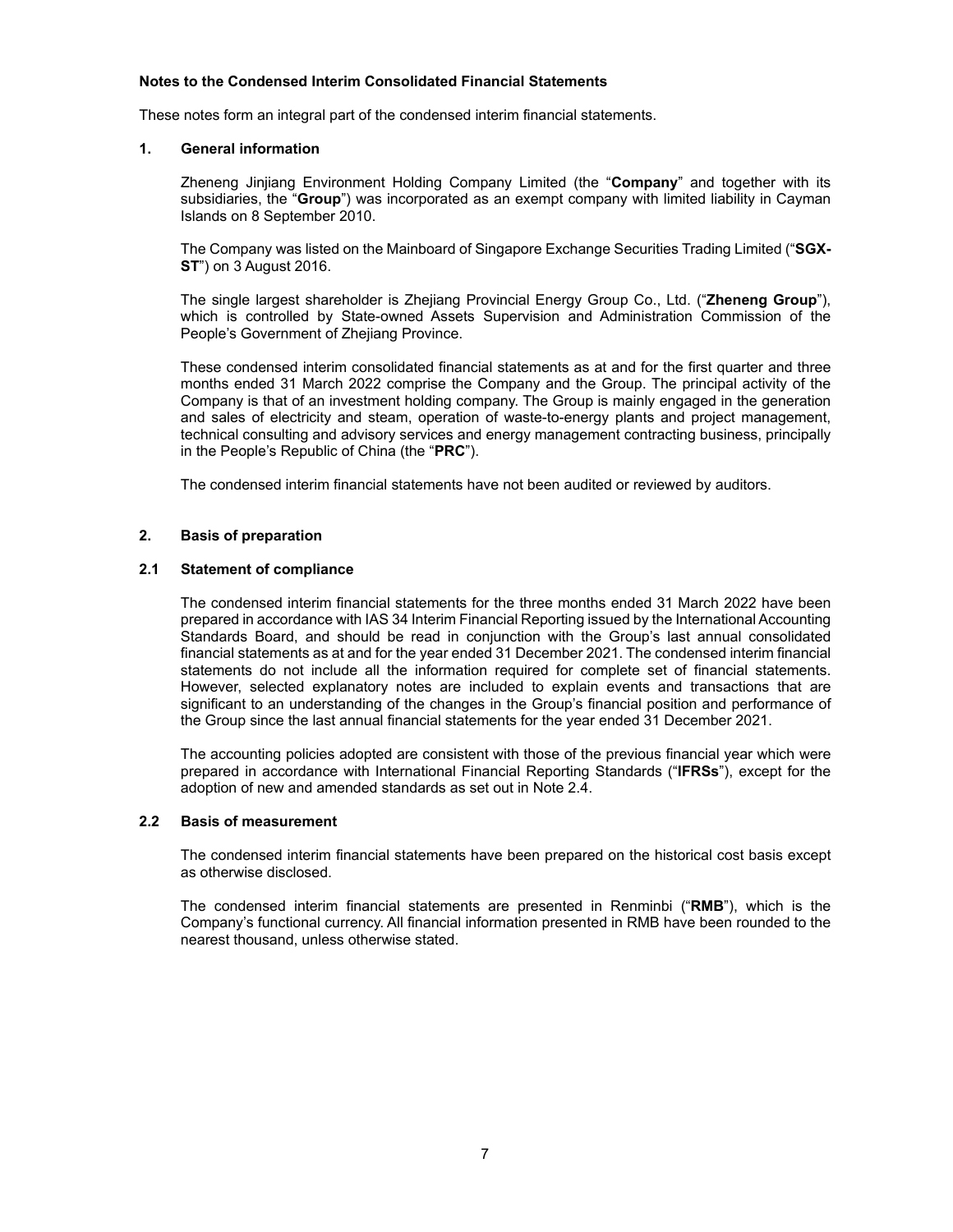# **2.3 Going concern**

As of 31 March 2022, the current liabilities of the Group exceeded the current assets by approximately RMB2,117 million. This is mainly due to the reclassification of non-current borrowings of approximately RMB1,083 million to current borrowings as at 31 March 2022, owing to non-compliance of a Financial Covenant (as explained in note 9 to the condensed interim financial statements) and the consequential cross default in relation to other borrowings.

Notwithstanding the above, the Board of Directors of the Company believes that the Company and the Group will be able to continue as a going concern, and have prepared the interim financial statements on a going concern basis, after considering the following:

- (A) the lenders of the borrowings have not called on the repayment of the borrowings mentioned above;
- (B) the Group's ability to finalise and obtain additional financing subsequent to 31 March 2022 including;
	- (i) additional credit facilities from financial institutions; and
	- (ii) the Group refinanced short-term borrowings amounting to RMB360 million by renewing the maturity date to another 12 months.
- (C) the Group has remained profitable and been able to generate positive cash flows from its operations;
- (D) as at the date of this announcement, the Group has RMB1,840 million of undrawn credit facilities;
- (E) the application by the Company in October 2021 to the Shenzhen Stock Exchange ("**SZSE**") for the proposed issuance of up to RMB1 billion in aggregate principal amount of Asset-Backed Securities ("**ABS**") has been accepted by, and is being reviewed by the SZSE. Upon approval of the application, the proceeds from the issuance of the ABS will be partly used for the repayment of the non-current borrowings, and will help optimize the Group's financing structure;
- (F) the Group has continued to receive financial support, credit support and loans from its largest controlling shareholder, the Zheneng Group, as follows:
	- (i) as of 31 March 2022, the Group has obtained working capital loan of RMB540 million (drawn down from the credit line of RMB900 million obtained from Zhejiang Provincial Energy Group Finance Co., Ltd., as announced by the Company on 24 May 2021) from Zheneng Group. RMB540 million has been included in current liabilities as at 31 March 2022;
	- (ii) the credit assessment and credit approval process of the Group's bankers generally involves the relevant banks assessing the Group's credit based on their credit assessment of Zheneng Group, and the relevant banks would typically earmark credit lines to be extended to the Group out of the overall credit lines and limits extended to Zheneng Group; and
	- (iii) Management will continue to actively seek an even greater degree of support from Zheneng Group, which is a state-owned provincial energy enterprise with great financial strength and good credit standing that can enhance the stability of the Group's capital structure. This will help to improve broadening the Group's financing channels and reduce financing costs in relation to the Group's future fund-raising plans, so as to strengthen the working capital position and the relevant financial ratios of the Group.

The Company will continue to prudently monitor its cashflow to meet its operational needs as well as to service its debt obligations as and when they fall due. The Board will provide updates to shareholders via SGXNET as and when there are material developments on the aforementioned matters.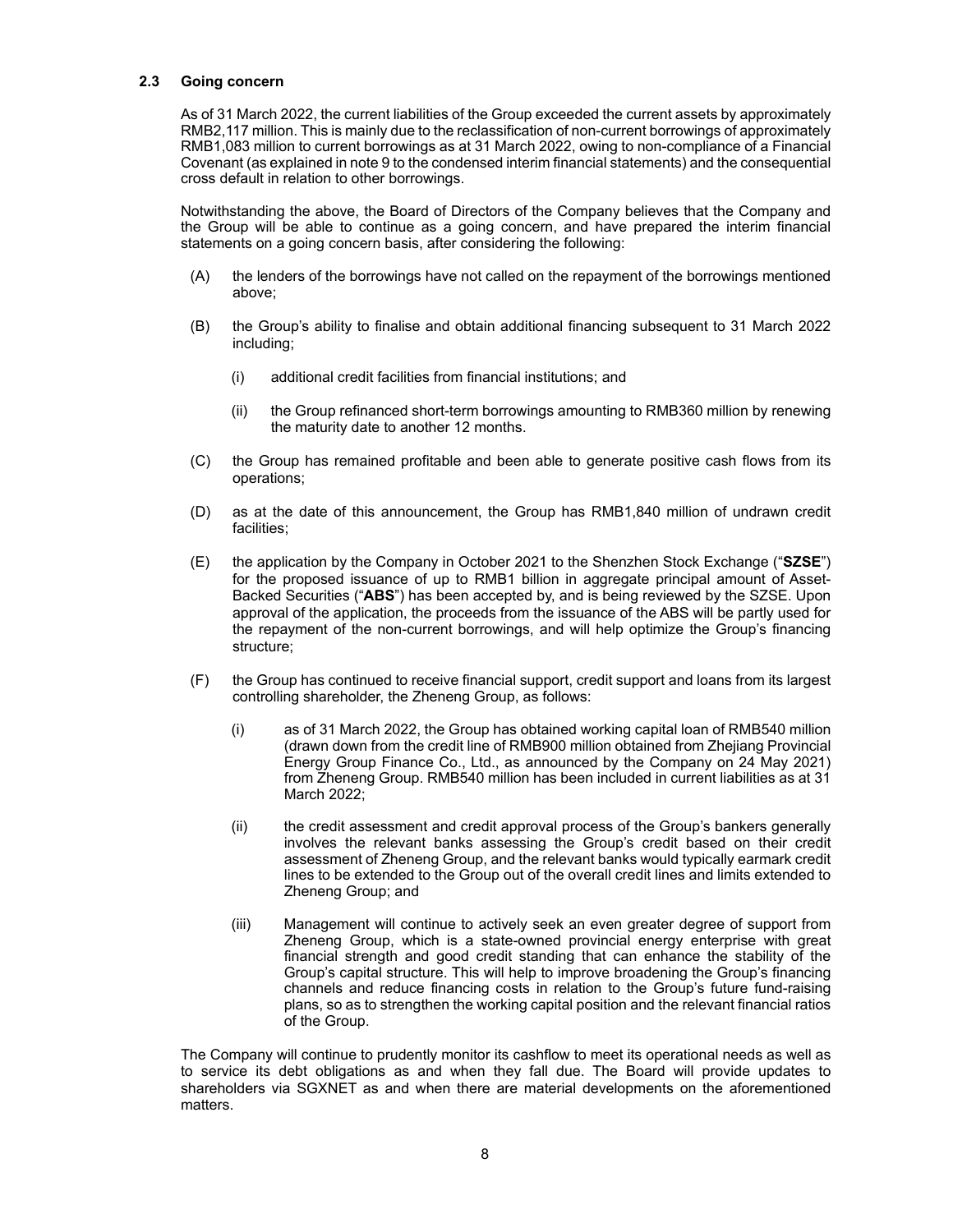# **2.4 New and amended standards adopted by the Group**

A number of new and amendments to standards have become applicable for the current reporting period. The Group did not have to change its accounting policies or make retrospective adjustments as a result of adopting those standards.

# **2.5 Use of judgements and estimates**

In preparing the condensed interim financial statements, management has made judgements, estimates and assumptions that affect the application of accounting policies and the reported amounts of assets and liabilities, income and expense. Actual results may differ from these estimates.

The significant judgements made by management in applying the Group's accounting policies and the key sources of estimation uncertainty were the same as those that applied to the consolidated financial statements as at and for the year ended 31 December 2021.

Estimates and underlying assumptions are reviewed on an ongoing basis. Revisions to accounting estimates are recognised in the period in which the estimates are revised and in any future periods affected.

Information about assumptions and estimation uncertainties that have a significant risk of resulting in a material adjustment to the carrying amounts of assets and liabilities within the next financial period are included in the following notes:

- Note 3 Service concession arrangements
- Note 7 Impairment of property, plant and equipment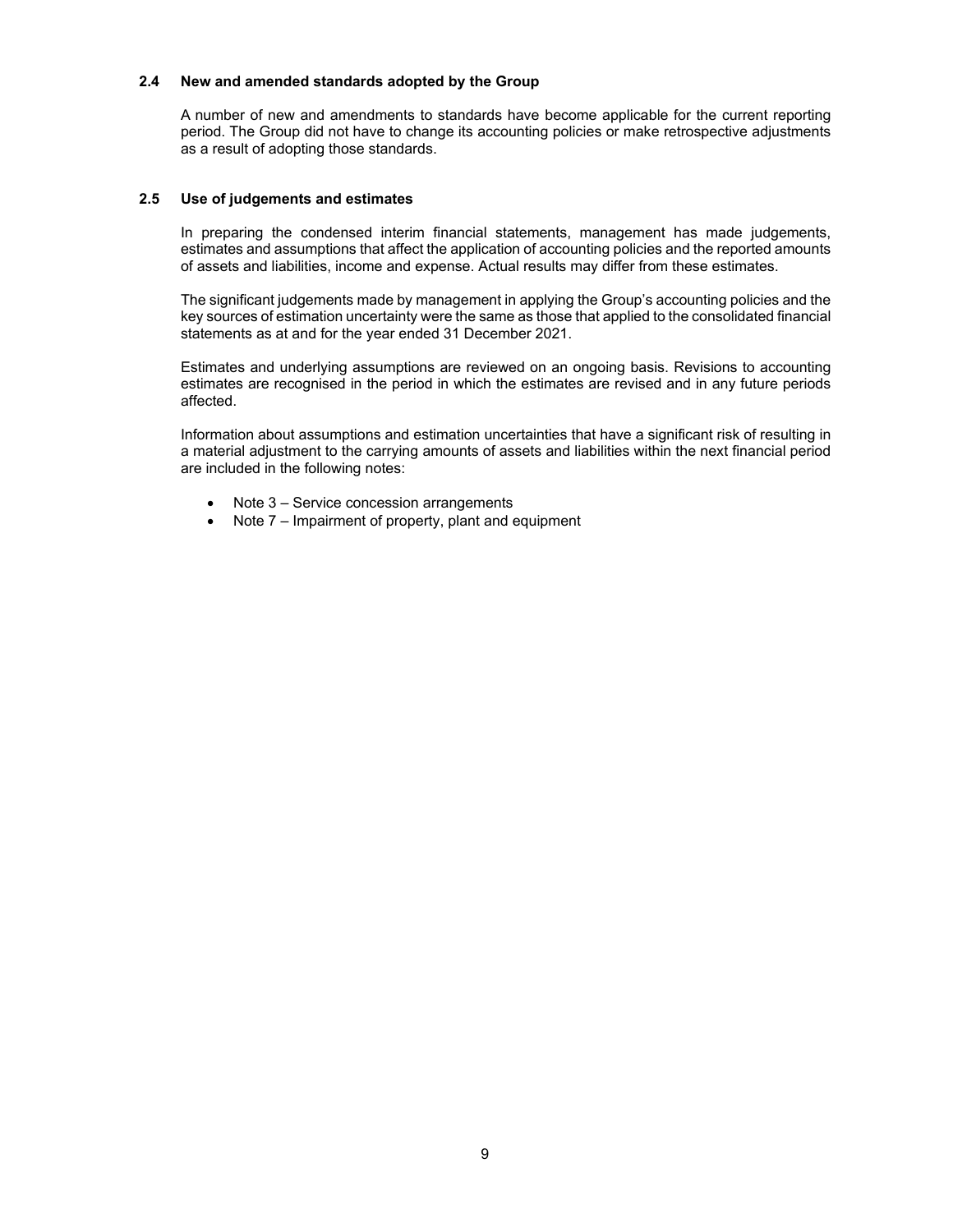# **3. Revenue**

The Group's operations and main revenue streams are those described in the last annual financial statements for the year ended 31 December 2021. An analysis of revenue is as follows:

Disaggregation of revenue from contracts with customers

|                                                                                                                               | Group<br>3 months<br>ended 31<br><b>March 2022</b><br><b>RMB'000</b> | Group<br>3 months<br>ended 31<br><b>March 2021</b><br><b>RMB'000</b> |
|-------------------------------------------------------------------------------------------------------------------------------|----------------------------------------------------------------------|----------------------------------------------------------------------|
| Waste-to-energy project construction and operation                                                                            |                                                                      |                                                                      |
| Waste-to-energy business                                                                                                      |                                                                      |                                                                      |
| - Sales of electricity                                                                                                        | 338,905                                                              | 328,118                                                              |
| - Sales of steam                                                                                                              | 162,374                                                              | 105,691                                                              |
| - Revenue from waste treatment                                                                                                | 206,846                                                              | 188,811                                                              |
|                                                                                                                               | 708,125                                                              | 622,620                                                              |
| Construction services provided under BOT concession agreements<br>- Revenue from construction services provided under service |                                                                      |                                                                      |
| concession agreements                                                                                                         | 143,376                                                              | 100,074                                                              |
| - Financial income under service concession agreements                                                                        | 10,650                                                               | 11,048                                                               |
|                                                                                                                               | 154,026                                                              | 111,122                                                              |
| <b>Total</b>                                                                                                                  | 862,151                                                              | 733,742                                                              |
| Project technical and management service, equipment                                                                           |                                                                      |                                                                      |
| selection and sale and EMC business                                                                                           | 5,692                                                                | 15,385                                                               |
| <b>Total revenue</b>                                                                                                          | 867,843                                                              | 749,127                                                              |
| Timing of revenue recognition                                                                                                 |                                                                      |                                                                      |

|                                                             | Group<br>3 months<br>ended 31<br><b>March 2022</b><br><b>RMB'000</b> | Group<br>3 months<br>ended 31<br><b>March 2021</b><br><b>RMB'000</b> |
|-------------------------------------------------------------|----------------------------------------------------------------------|----------------------------------------------------------------------|
| At a point in time                                          |                                                                      |                                                                      |
| - Sales of electricity                                      | 338,905                                                              | 328,118                                                              |
| - Sales of steam                                            | 162,374                                                              | 105,691                                                              |
| - Equipment selection and sale                              |                                                                      | 373                                                                  |
|                                                             | 501.279                                                              | 434,182                                                              |
| Over time                                                   |                                                                      |                                                                      |
| - Revenue from waste treatment                              | 206,846                                                              | 188,811                                                              |
| - Revenue from construction services provided under service |                                                                      |                                                                      |
| concession agreements                                       | 143,376                                                              | 100,074                                                              |
| - Project technical and management service and EMC business | 5,692                                                                | 15,012                                                               |
|                                                             | 355,914                                                              | 303,897                                                              |
|                                                             |                                                                      |                                                                      |
| - Financial income under service concession agreements      | 10,650                                                               | 11,048                                                               |
| <b>Total revenue</b>                                        | 867,843                                                              | 749,127                                                              |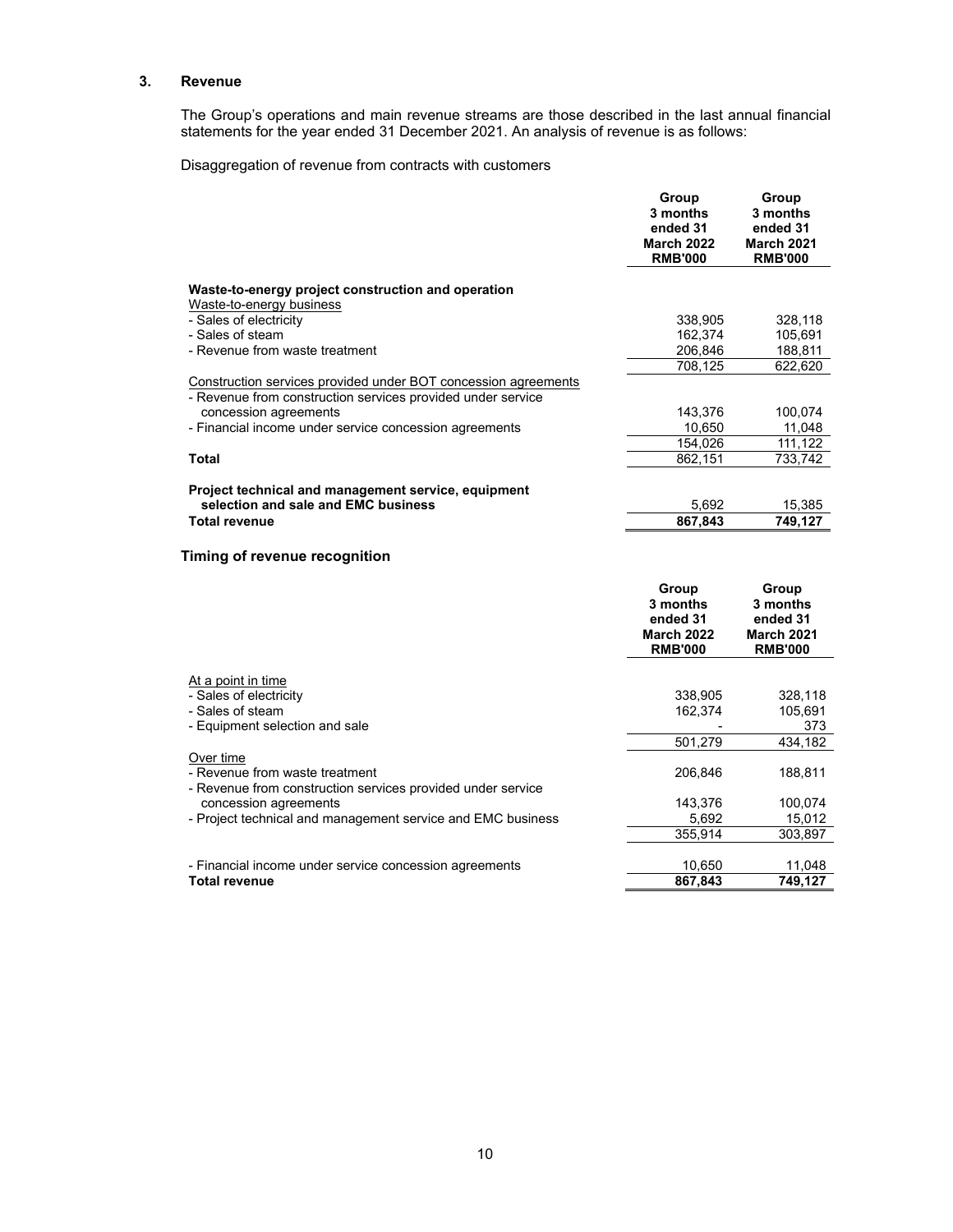# **4. Profit for the period**

The following significant items have been included in arriving at profit for the period:

|                                                                       | Group<br>3 months<br>ended 31<br><b>March 2022</b><br><b>RMB'000</b> | Group<br>3 months<br>ended 31<br><b>March 2021</b><br><b>RMB'000</b> |
|-----------------------------------------------------------------------|----------------------------------------------------------------------|----------------------------------------------------------------------|
| Profit for the period has been arrived at after charging (crediting): |                                                                      |                                                                      |
| Amortisation of intangible assets                                     | 43.959                                                               | 38,126                                                               |
| Cost of inventories recognised as expense                             | 148,786                                                              | 139,572                                                              |
| Depreciation of investment property                                   | 252                                                                  | 228                                                                  |
| Depreciation of property, plant and equipment                         | 93.973                                                               | 75,460                                                               |
| Depreciation of right-of-use assets                                   | 20,724                                                               | 23,008                                                               |
| Employee compensation                                                 | 85.671                                                               | 72,668                                                               |
| Foreign exchange (gains)/losses                                       | (7.054)                                                              | 18,913                                                               |
| Government grants                                                     | (14,602)                                                             | (6,756)                                                              |
| Government tax refund                                                 | (5,580)                                                              | (1,052)                                                              |
| Loss on disposal of property, plant and equipment                     |                                                                      | 28                                                                   |
| Gain on disposal of shares of an associate                            | (421)                                                                |                                                                      |

# **5. Related party balances and transactions**

Zheneng Group is the largest shareholder of the Group whilst Hangzhou Jinjiang Group Co., Ltd. ("**Jinjiang Group**") is the second largest shareholder of the Group (collectively known as the "**major shareholders**").

(a) In addition to the information disclosed in Note 9 on borrowings from Zheneng Group, the following transactions took place between the Group and its related parties at terms agreed between the parties.

|                                                     | Group<br>3 months<br>ended 31<br><b>March 2022</b><br><b>RMB'000</b> | Group<br>3 months<br>ended 31<br><b>March 2021</b><br><b>RMB'000</b> |
|-----------------------------------------------------|----------------------------------------------------------------------|----------------------------------------------------------------------|
| Companies in which Zheneng Group has control over:  |                                                                      |                                                                      |
| - Purchases of materials                            | 16,147                                                               | 889                                                                  |
| - Interest expense                                  | 6,030                                                                | 2,566                                                                |
| Companies in which Jinjiang Group has control over: |                                                                      |                                                                      |
| - Purchases of materials                            | 16,147                                                               | 19,297                                                               |
| - Revenue from EMC business                         | (2,065)                                                              | (7, 422)                                                             |
| Joint ventures:                                     |                                                                      |                                                                      |
| - Interest income                                   | (6, 819)                                                             | (6,667)                                                              |
|                                                     |                                                                      |                                                                      |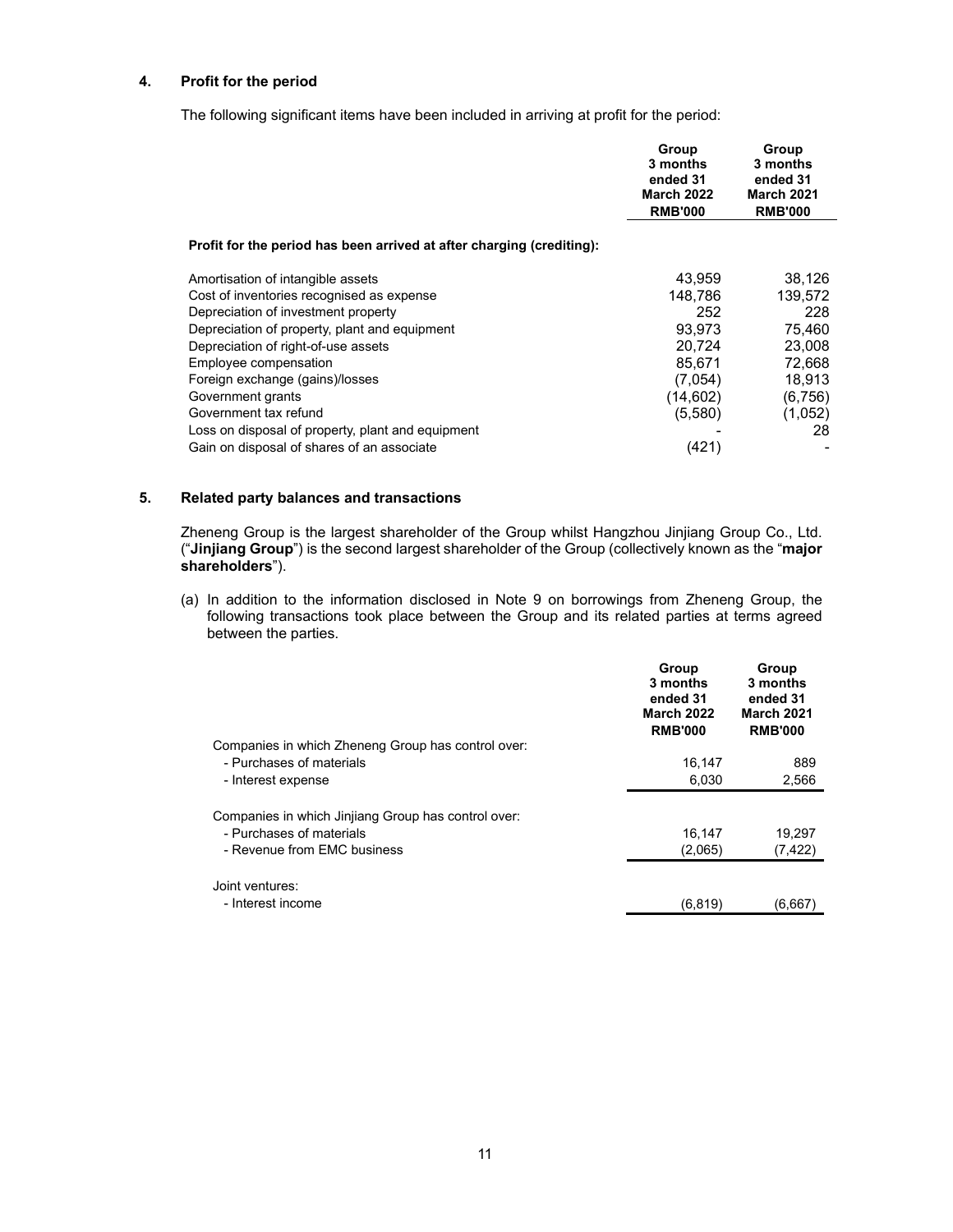# (b) The Group had the following balances with related parties:

|                                                                             | Group<br>As at<br>31 March<br>2022<br><b>RMB'000</b> | Group<br>As at<br>31 December<br>2021<br><b>RMB'000</b> |
|-----------------------------------------------------------------------------|------------------------------------------------------|---------------------------------------------------------|
| Trade:                                                                      |                                                      |                                                         |
| Amounts due from companies in which major shareholders have<br>control over | 185.765                                              | 197,743                                                 |
| Amounts due from joint ventures                                             | 10,620                                               | 10,513                                                  |
|                                                                             | 196,385                                              | 208,256                                                 |
| Non-trade:<br>Amounts due from companies in which Jinjiang Group has        |                                                      |                                                         |
| control over                                                                | 6,329                                                | 6,329                                                   |
| Amounts due from joint ventures                                             | 466,711                                              | 504,391                                                 |
|                                                                             | 473,040                                              | 510,720                                                 |
|                                                                             | 669,425                                              | 718,976                                                 |
| Trade:                                                                      |                                                      |                                                         |
| Amounts due to companies in which major shareholders have                   |                                                      |                                                         |
| control over                                                                | 48,837                                               | 50,252                                                  |
| Amounts due to joint ventures                                               | 123                                                  | 448                                                     |
|                                                                             | 48,960                                               | 50,700                                                  |
| Non-trade:                                                                  |                                                      |                                                         |
| Amounts due to companies in which major shareholders have<br>control over   |                                                      | 4,345                                                   |
| Amounts due to joint ventures                                               | 436                                                  | 635                                                     |
|                                                                             | 436                                                  | 4,980                                                   |
|                                                                             | 49,396                                               | 55,680                                                  |
|                                                                             |                                                      |                                                         |

The non-trade amounts due from joint ventures are the interest-bearing advances to the joint ventures, Zibo Green New Energy Co., Ltd. and Hohhot Jiasheng New Energy Co., Ltd., for financing the construction and operating costs of their WTE facilities.

### **6. Service concession receivables**

|                                                             | Group<br>As at<br>31 March<br>2022<br><b>RMB'000</b> | Group<br>As at<br>31 December<br>2021<br><b>RMB'000</b> |
|-------------------------------------------------------------|------------------------------------------------------|---------------------------------------------------------|
| Service concession receivables                              | 792.849                                              | 800.408                                                 |
| Less: Amount due within one year shown under current assets | (63,976)                                             | (63.976)                                                |
| Service concession receivables due after one year           | 728.873                                              | 736,432                                                 |
| Expected collection schedule is analysed as follows         |                                                      |                                                         |
| Within 1 year                                               | 63,976                                               | 63.976                                                  |
| Within 2 to 5 years                                         | 209,308                                              | 209.308                                                 |
| Over 5 years                                                | 519,565                                              | 527,124                                                 |
|                                                             | 792.849                                              | 800.408                                                 |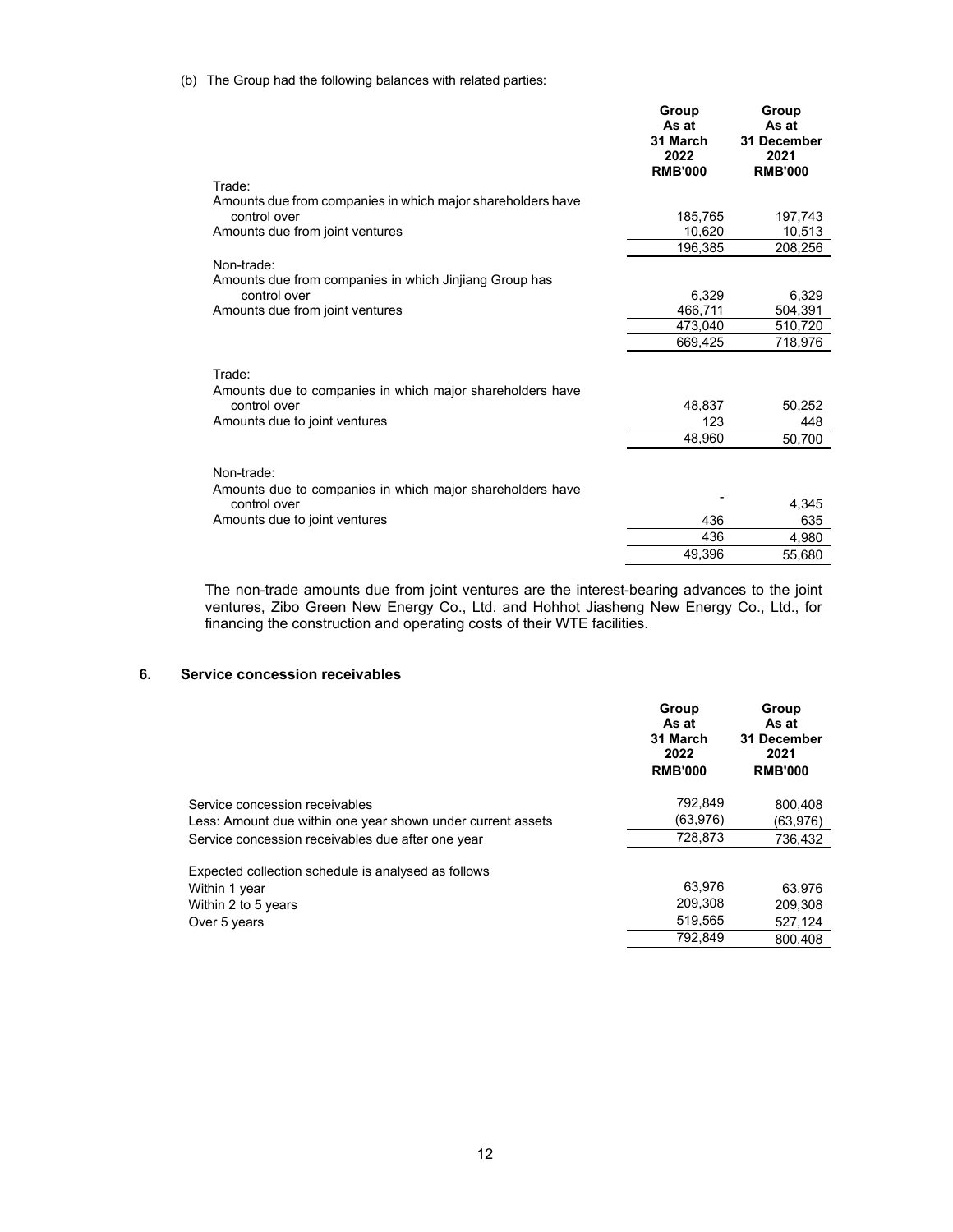# **7. Property, plant and equipment**

|                                   | Property, plant | <b>Right-of-use</b> |                |
|-----------------------------------|-----------------|---------------------|----------------|
|                                   | and equipment   | assets              | <b>Total</b>   |
|                                   | <b>RMB'000</b>  | <b>RMB'000</b>      | <b>RMB'000</b> |
| <b>Group</b>                      |                 |                     |                |
| Cost                              |                 |                     |                |
| At 1 January 2021                 | 9,538,176       | 2,318,791           | 11,856,967     |
| Additions                         | 1,160,679       | 60,322              | 1,221,001      |
| Disposals/Written off             | (103, 207)      |                     | (103, 207)     |
| Exchange difference               | (2,881)         | (1,839)             | (4,720)        |
| At 31 December 2021               | 10,592,767      | 2,377,274           | 12,970,041     |
| Additions                         | 325,104         |                     | 325,104        |
| Disposals/Written off             | (7)             |                     | (7)            |
| Exchange difference               | (108)           | (204)               | (312)          |
| At 31 March 2022                  | 10,917,756      | 2,377,070           | 13,294,826     |
| <b>Accumulated depreciation</b>   |                 |                     |                |
| At 1 January 2021                 | (1,763,068)     | (774, 797)          | (2,537,865)    |
| Depreciation for the year         | (375, 149)      | (81, 594)           | (456, 743)     |
| Disposals/Written off             | 88,554          |                     | 88,554         |
| Exchange difference               | 1,321           |                     | 1,321          |
| At 31 December 2021               | (2,048,342)     | (856, 391)          | (2,904,733)    |
| Depreciation for the year         | (93, 973)       | (20, 724)           | (114, 697)     |
| Disposals/Written off             | 6               |                     | 6              |
| Exchange difference               | 221             |                     | 221            |
| At 31 March 2022                  | (2, 142, 088)   | (877, 115)          | (3,019,203)    |
|                                   |                 |                     |                |
| <b>Accumulated impairment</b>     |                 |                     |                |
| At 1 January 2021,                |                 |                     |                |
| At 31 December 2021/31 March 2022 | (27, 490)       |                     | (27, 490)      |
|                                   |                 |                     |                |
| <b>Carrying values</b>            |                 |                     |                |
| At 31 March 2022                  | 8,748,178       | 1,499,955           | 10,248,133     |
| At 31 December 2021               | 8,516,935       | 1,520,883           | 10,037,818     |
|                                   |                 |                     |                |

# **Impairment of property, plant and equipment**

The Group regularly reviews whether there are any indicators of impairment and recognises an impairment loss if the recoverable amount of an asset is lower than its carrying amount. The Group tests for impairment for property, plant and equipment whenever there is an indication that the asset may be impaired. Where there are indicators of impairment, management assess the recoverable amount based on the higher of value in use and fair value less costs to sell.

Based on the impairment assessment carried out by management, no impairment loss was recognised for the three months period ended 31 March 2022 and 31 March 2021.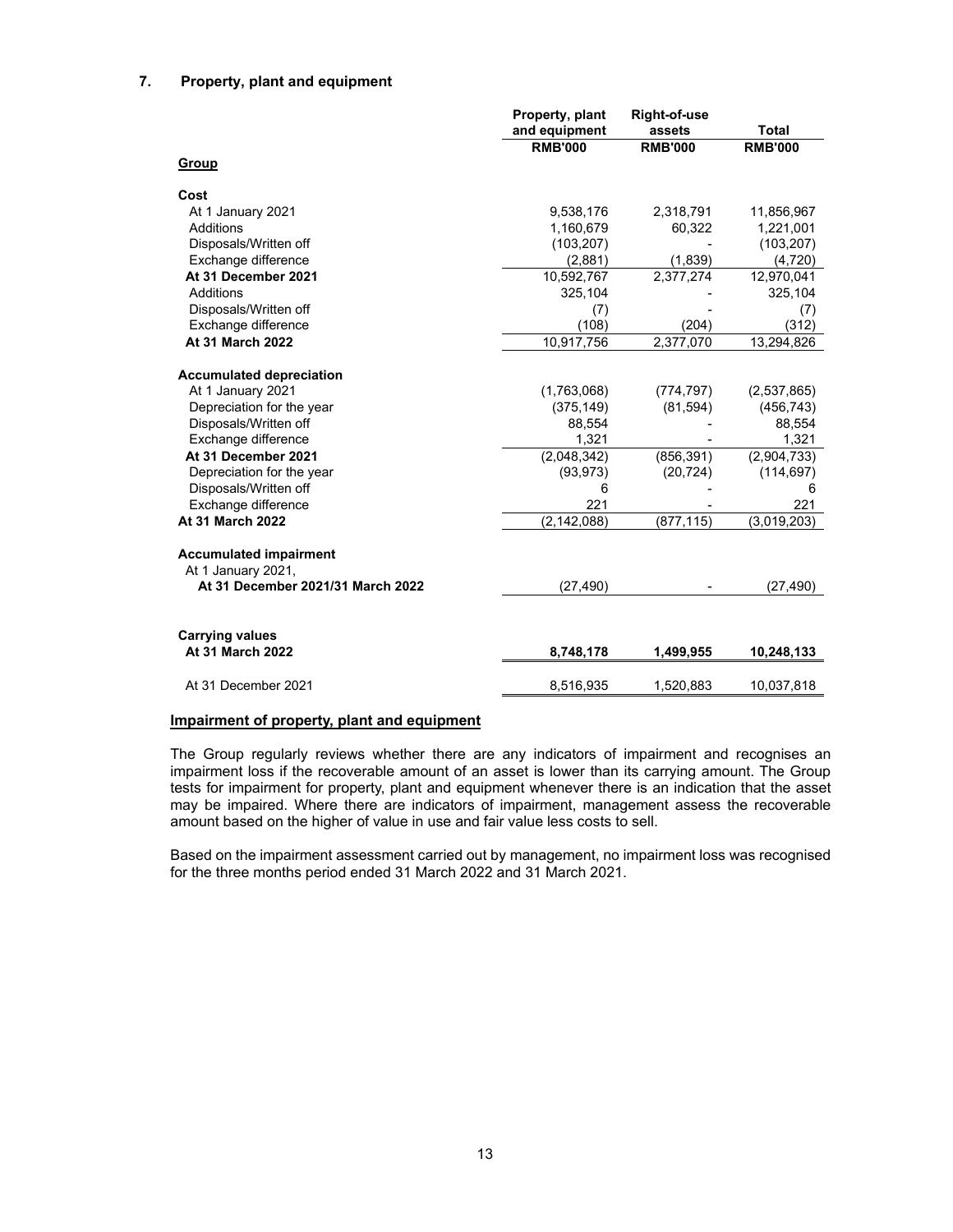### **8. Intangible assets**

|                                           | Group<br><b>As at 31</b><br><b>March 2022</b><br><b>RMB'000</b> | Group<br>As at 31<br>December 2021<br><b>RMB'000</b> |
|-------------------------------------------|-----------------------------------------------------------------|------------------------------------------------------|
| Software                                  | 9,320                                                           | 8,993                                                |
| Service concession arrangement (Note (a)) | 4,359,046                                                       | 4,280,081                                            |
|                                           | 4,368,366                                                       | 4,289,074                                            |
| (a) Service concession arrangement        |                                                                 |                                                      |
| Cost                                      |                                                                 |                                                      |
| At 1 January 2022/1 January 2021          | 4,876,119                                                       | 4,294,085                                            |
| Additions                                 | 123,819                                                         | 582,034                                              |
| At 31 March 2022/31 December 2021         | 4,999,938                                                       | 4,876,119                                            |
| Accumulated amortisation                  |                                                                 |                                                      |
| At 1 January 2022/1 January 2021          | (565, 836)                                                      | (419, 397)                                           |
| Amortisation                              | (44,854)                                                        | (146,439)                                            |
| At 31 March 2022/31 December 2021         | (610, 690)                                                      | (565,836)                                            |
| Accumulated impairment                    |                                                                 |                                                      |
| At 1 January 2022/1 January 2021          | (30, 202)                                                       |                                                      |
| Impairment losses                         |                                                                 | (30,202)                                             |
| At 31 March 2022/31 December 2021         | (30,202)                                                        | (30,202)                                             |
| Net book value                            | 4,359,046                                                       | 4,280,081                                            |

The Group entered into service concession agreements with the local government authorities, pursuant to the design, construction, operation and maintenance of waste-to-energy plants during the concession period ranging from 21 years to 30 years, starting from the commencement date of commercial operation.

Service concession construction revenue (as detailed in Note 3) recorded in 2022 and 2021 represents the revenue recognised during the construction stage of the service concession period.

The right that the Group has received to charge for the sale of electricity and waste treatment has been recognised as an intangible asset at the fair value of the construction services provided and is amortised over the operating period of the waste-to-energy plant on a straight-line basis from the date on which the waste-to-energy plant commences operation.

During the financial year ended 31 December 2021, the Group was unable to reach mutual agreement with the Gwalior government regarding compensation for the cessation of a BOT project in India, and had notified the Gwalior government of its intention to initiate arbitration proceedings in connection therewith and has applied to the High Court of Delhi to appoint arbitrators. The Group made a commercial decision to cease operations of this BOT project due to its long-term negative cashflow arising from the small scale of operations in the Gwalior region, the back-loading of waste treatment fees to after commencement of operations of the waste treatment facility, the high cost of waste collection and transportation and certain cash deductions made by the local government due to inadequate coverage of waste collection. This resulted in the Gwalior government taking over the waste collection and transportation operations and project assets and later enforcing the deposit for performance bond relating to this BOT project. Given the uncertainty in terms of the timeline and outcome of such arbitration proceedings, an impairment loss of RMB30,202,000 on the intangible assets relating to the BOT project was recognised for the year ended 31 December 2021. In addition, an impairment loss of RMB10,899,000 was recognised in connection with the enforcement of the deposit for performance bond relating to this project.

No impairment loss was recognised for the three months period ended 31 March 2022.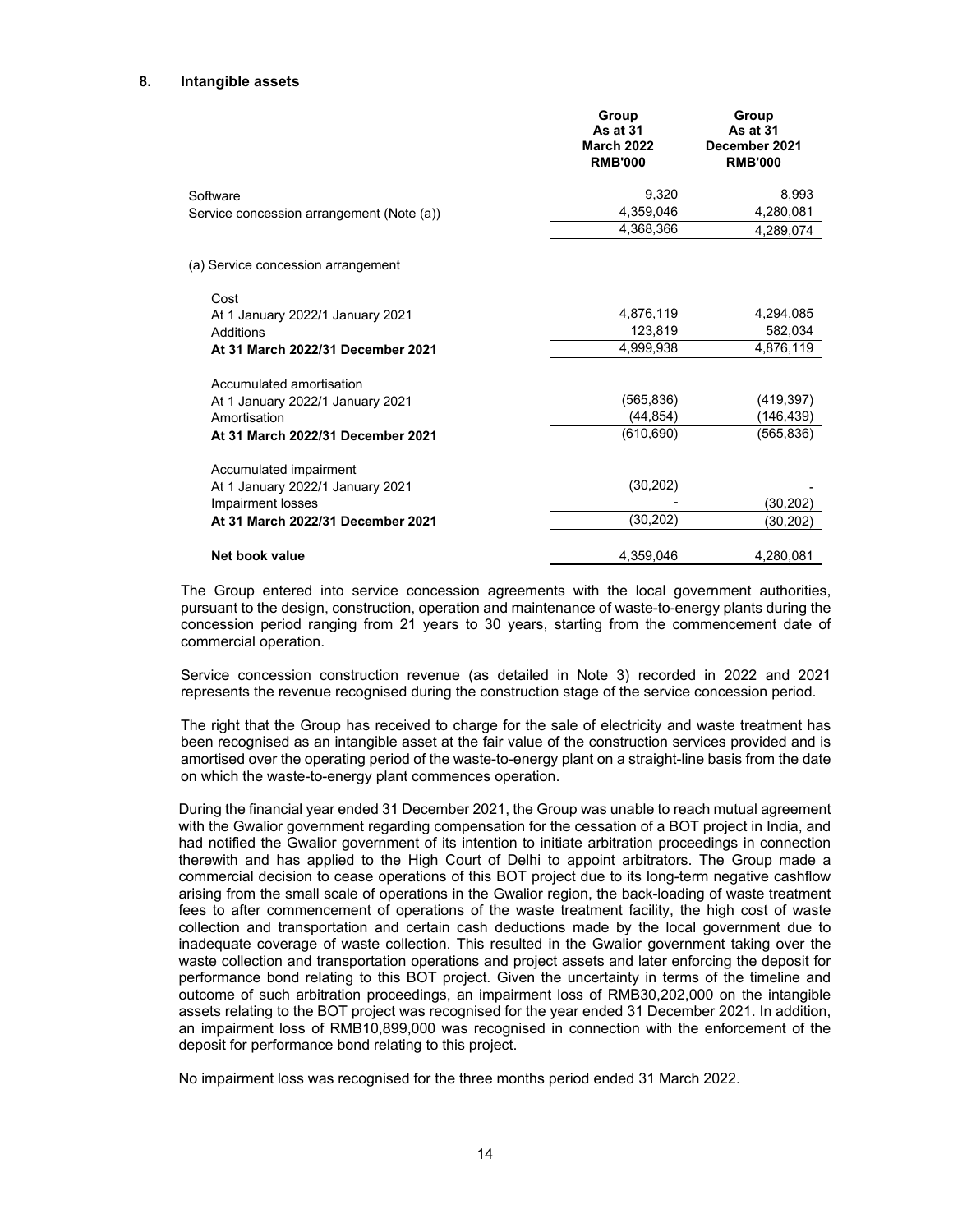# **9. Bank borrowings**

|                                                        | Group<br><b>As at 31</b><br><b>March 2022</b><br><b>RMB'000</b> | Group<br><b>As at 31</b><br>December 2021<br><b>RMB'000</b> |
|--------------------------------------------------------|-----------------------------------------------------------------|-------------------------------------------------------------|
| Amount repayable within one year or less, or on demand |                                                                 |                                                             |
| - Secured borrowings                                   | 4,605,596                                                       | 4,678,388                                                   |
| - Unsecured borrowings                                 | 210,925                                                         | 28,025                                                      |
|                                                        | 4,816,521                                                       | 4,706,413                                                   |
| Amount repayable after one year                        |                                                                 |                                                             |
| - Secured borrowings                                   | 5,941,849                                                       | 5.533.145                                                   |
| - Unsecured borrowings                                 | 116.357                                                         | 241,825                                                     |
|                                                        | 6,058,206                                                       | 5,774,970                                                   |
| Total borrowings net of transaction costs              | 10,874,727                                                      | 10.481.383                                                  |

The carrying amount of borrowings approximate their fair value. The borrowings are secured by the pledge of certain property, plant and equipment, trade receivables, shares of a subsidiary, bank deposits, investment property, right-of-use assets and intangible assets.

Included in the above are borrowings with an aggregate principal amount of RMB540,000,000 (31 December 2021: RMB840,000,000) from subsidiaries of Zheneng Group, namely Zhejiang Provincial Energy Group Finance Co., Ltd. (31 December 2021: Zhejiang Provincial Energy Group Finance Co., Ltd. and Shanghai Puneng Finance Leasing Co., Ltd.).

Included in the borrowings as at 31 March 2022 is an amount of RMB1,239,645,000 (31 December 2021: RMB1,312,828,000) under a syndicated term loan facility arranged by Standard Chartered Bank (Hong Kong) Limited (the "**Agent**") of up to US\$270,000,000 (the "**Facility**"), which requires that Zheneng Group maintains more than 25% shareholding interest in the Company.

Under the terms of the Facility, the Company has to ensure that the ratio of its consolidated net debt to consolidated total equity does not exceed 125% for the period from 1 January 2021 to 31 December 2021 and 100% for the periods from 1 January 2022 to 31 December 2022 and 1 January 2023 to 23 July 2023 ("**Financial Covenant**"). The aforesaid ratio had exceeded 125% and 100% respectively for the financial year ended 31 December 2021 and the three-month period ended 31 March 2022 resulting in non-compliance by the Company of the Financial Covenant.

Due to the non-compliance of the Financial Covenant, the banks are contractually entitled to request for immediate repayment of the outstanding borrowings with covenant breaches. Accordingly, the noncurrent portion of the borrowings with covenant breaches of the Group amounting to RMB923,854,000 (31 December 2021: RMB1,184,002,000) were reclassified as current liabilities. Under the terms of the Facility, the Agent of the Facility may, at its discretion and if so directed by lenders representing two-thirds of the total commitments under the Facility, by notice call for repayment ahead of the stipulated repayment dates. As of the date of this report, the Group has not received any notice for the accelerated repayment from the Agent.

## **10. Share capital**

|                                                                                         | <b>Group and Company</b><br>No. of |                                        |  |
|-----------------------------------------------------------------------------------------|------------------------------------|----------------------------------------|--|
|                                                                                         | ordinary shares                    | <b>Share Capital</b><br><b>RMB'000</b> |  |
| Fully paid ordinary shares<br>As at 1 January 2021, as at 31 December 2021 and as at 31 |                                    |                                        |  |
| March 2022                                                                              | 1.454.024.700                      | 96                                     |  |

Fully paid ordinary shares have a par value of US\$0.00001 (2021: US\$0.00001), carry one vote per share and carry a right to dividend, amounting to equivalent RMB96,000 (2021: RMB96,000).

There were no changes in the share capital of the Company in the first quarter ended 31 March ("**1Q**") 2022.

The total number of issued Shares as at 31 March 2022 and 31 December 2021 was 1,454,024,700.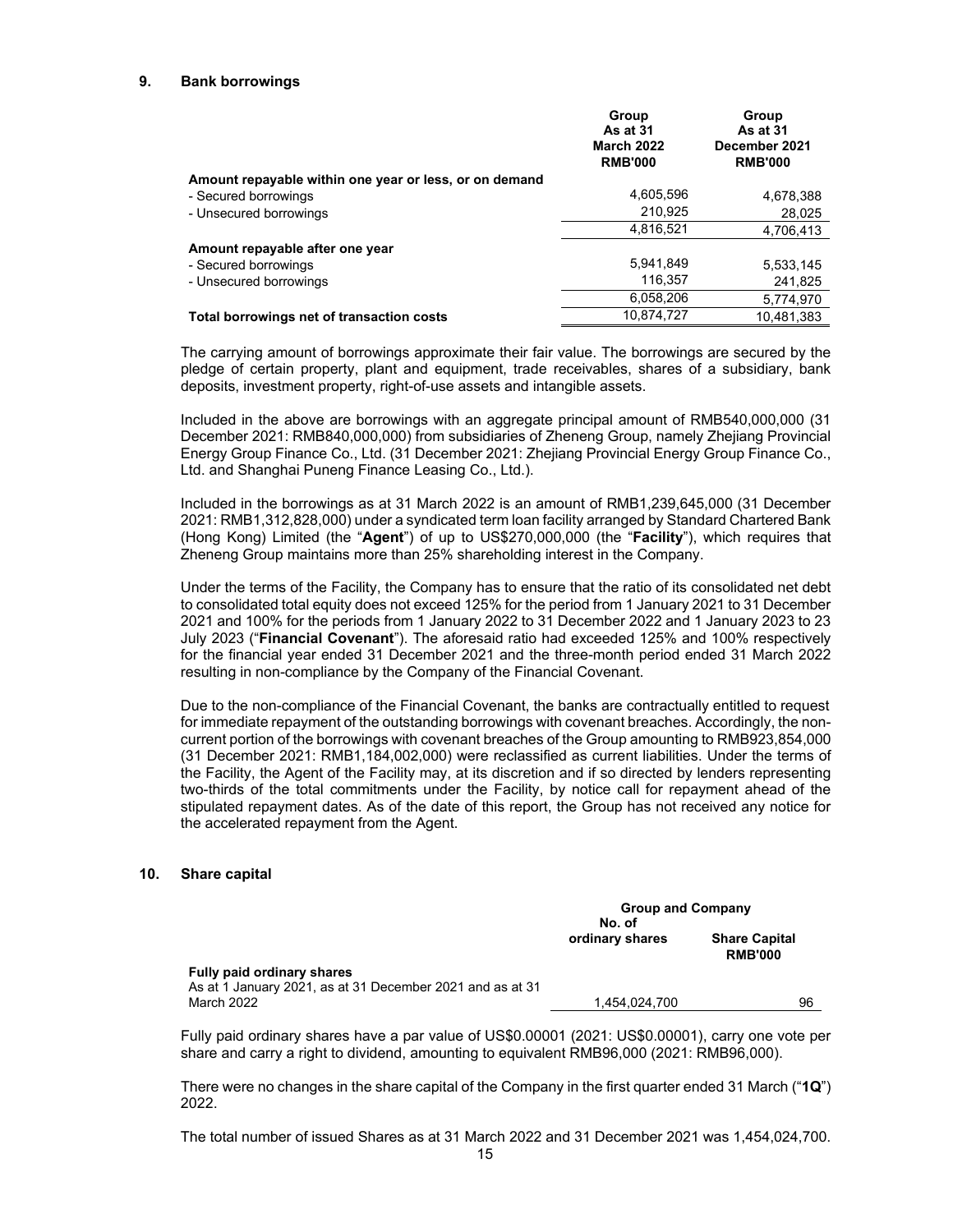The Company had no convertibles, treasury shares or subsidiary holdings as at 31 March 2022 and 31 December 2021.

### **11. Earnings per share**

|                                                        | Group<br>3 months<br>ended 31<br><b>March 2022</b> | Group<br>3 months<br>ended 31<br><b>March 2021</b> |  |
|--------------------------------------------------------|----------------------------------------------------|----------------------------------------------------|--|
| Basic and fully diluted earnings per share (RMB cents) | 7.25                                               | 5.30                                               |  |
| Weighted average number of shares                      | 1,454,024,700                                      | 1,454,024,700                                      |  |

The earnings per share was computed based on the weighted average number of shares for the period.

The total number of issued shares as at 31 March 2022 and 31 March 2021 was 1,454,024,700.

## **12. Net asset value**

|                                                          | Group<br>As at 31<br>March<br>2022 | Group<br>As at 31<br><b>December</b><br>2021 | Company<br>As at 31<br>March<br>2022 | Company<br>As at 31<br><b>December</b><br>2021 |
|----------------------------------------------------------|------------------------------------|----------------------------------------------|--------------------------------------|------------------------------------------------|
| <b>Assets</b>                                            |                                    |                                              |                                      |                                                |
| Net asset value per<br>share (RMB cents)                 | 457.41                             | 450.12                                       | 130.24                               | 131.10                                         |
| Number of shares in<br>issue at the end of the<br>period | 1.454.024.700                      | 1.454.024.700                                | 1.454.024.700                        | 1.454.024.700                                  |

The net asset value per share as at 31 March 2022 and 31 December 2021 were computed based on the number of shares in issue at the end of the period.

The total number of issued shares as at 31 March 2022 and 31 December 2021 was 1,454,024,700.

# **13. Fair value measurements**

The fair value of financial assets and financial liabilities are determined in accordance with generally accepted pricing models based on discounted cash flow analysis or using prices or rates from observable current market transactions as input.

Management considers the carrying amounts of the other financial assets and financial liabilities recorded at amortised cost in the condensed interim financial statements approximate their fair values at the end of the reporting period.

### **14. Commitments**

Capital expenditures contracted for at the balance sheet date but not recognised in the financial statements, excluding those relating to investments in associates and investments in joint ventures, are as follows:

|                               | Group<br>As at<br>31 March<br>2022<br><b>RMB'000</b> | Group<br>As at<br>31 December<br>2021<br><b>RMB'000</b> |
|-------------------------------|------------------------------------------------------|---------------------------------------------------------|
| Property, plant and equipment | 608,825                                              | 816,755                                                 |
|                               |                                                      |                                                         |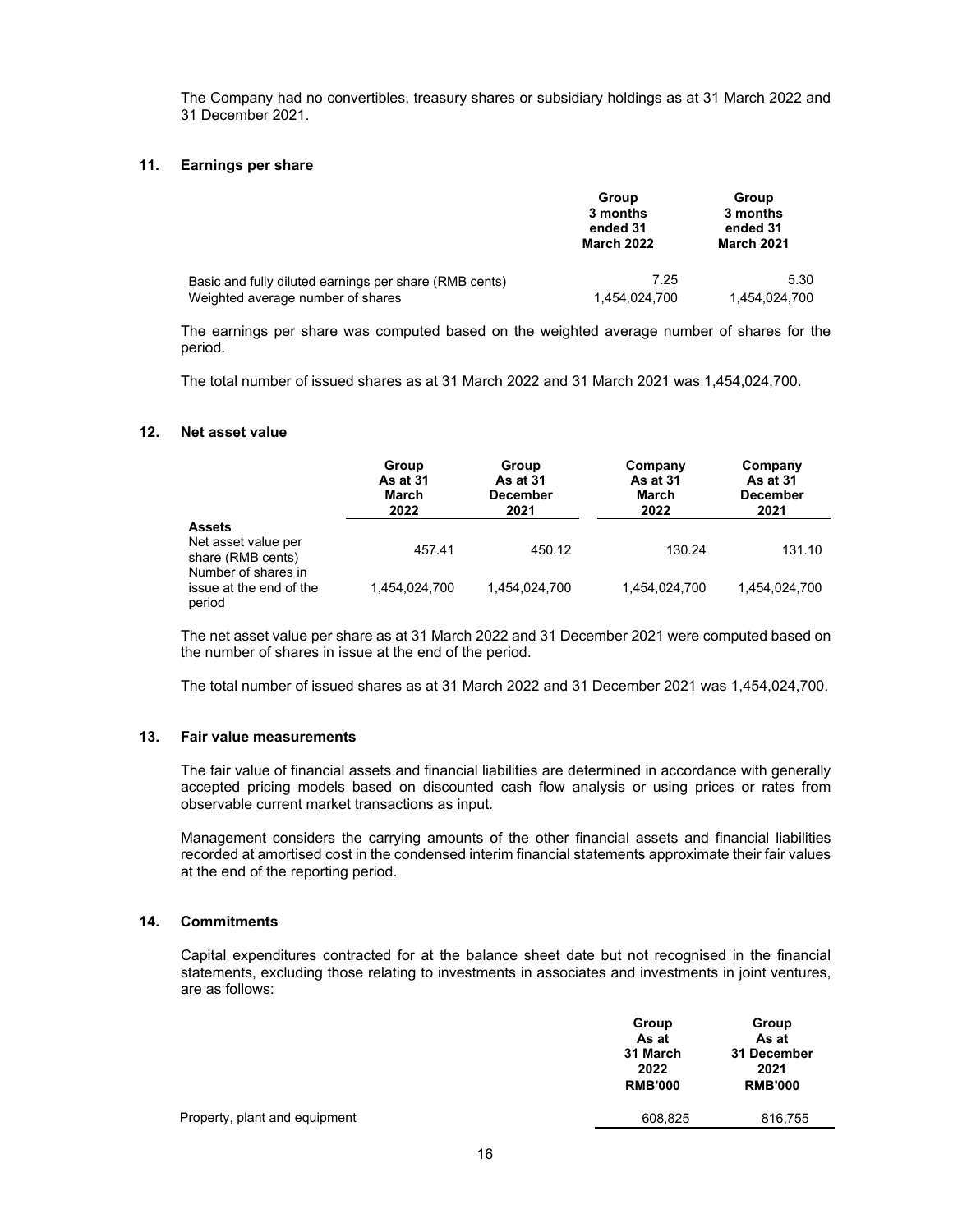# **15. Segment information**

The Group's reportable and operating segments are as follows:

- (1) Waste-to-energy project construction and operation - Comprise sales of electricity and steam, waste treatment and provision of construction services and financial income under service concession arrangements.
- (2) Project technical and management service, equipment selection and sale and EMC business
	- Comprise of service income

|                                                                                                                                                                                                                                                       | Waste-to-energy<br>project<br>construction and<br>operation<br><b>RMB '000</b> | <b>Project technical</b><br>and management<br>service,<br>equipment<br>selection and sale<br>and EMC business<br><b>RMB '000</b> | Total<br><b>RMB '000</b>                                                                   |
|-------------------------------------------------------------------------------------------------------------------------------------------------------------------------------------------------------------------------------------------------------|--------------------------------------------------------------------------------|----------------------------------------------------------------------------------------------------------------------------------|--------------------------------------------------------------------------------------------|
| 1 January 2022 to 31 March 2022                                                                                                                                                                                                                       |                                                                                |                                                                                                                                  |                                                                                            |
| <b>Segment revenue</b><br>External revenue<br>Inter-segment revenue<br>Elimination<br><b>Revenue</b>                                                                                                                                                  | 862,151<br>862,151<br>862,151                                                  | 5,692<br>39,590<br>45,282<br>(39, 590)<br>5,692                                                                                  | 867,843<br>39,590<br>907,433<br>(39, 590)<br>867,843                                       |
| <b>Segment profit</b><br>Government grants and VAT refund<br>Gain on disposal of shares of an associate<br>Foreign exchange gains<br>Other income<br>Administrative expenses<br>Finance costs<br>Share of loss of joint ventures<br>Profit before tax | 241,963<br>19,956                                                              | 2,712<br>226                                                                                                                     | 244,675<br>20,182<br>421<br>7,054<br>28,572<br>(47, 607)<br>(107, 399)<br>(268)<br>145,630 |
| <b>As at 31 March 2022</b><br><b>Assets and Liabilities</b><br>Segment assets<br>Unallocated<br>Consolidated total assets                                                                                                                             | 16,930,014                                                                     | 1,579,851                                                                                                                        | 18,509,865<br>2,196,626<br>20,706,491                                                      |
| Segment liabilities<br>Unallocated<br>Consolidated total liabilities                                                                                                                                                                                  | 12,211,611                                                                     | 990,759                                                                                                                          | 13,202,370<br>853,203<br>14,055,573                                                        |
| 1 January 2022 to 31 March 2022                                                                                                                                                                                                                       |                                                                                |                                                                                                                                  |                                                                                            |
| Other segment information<br>Depreciation and amortisation<br>Additions to non-current assets                                                                                                                                                         | 155,492<br>447,044                                                             | 3,416<br>2,785                                                                                                                   | 158,908<br>449,829                                                                         |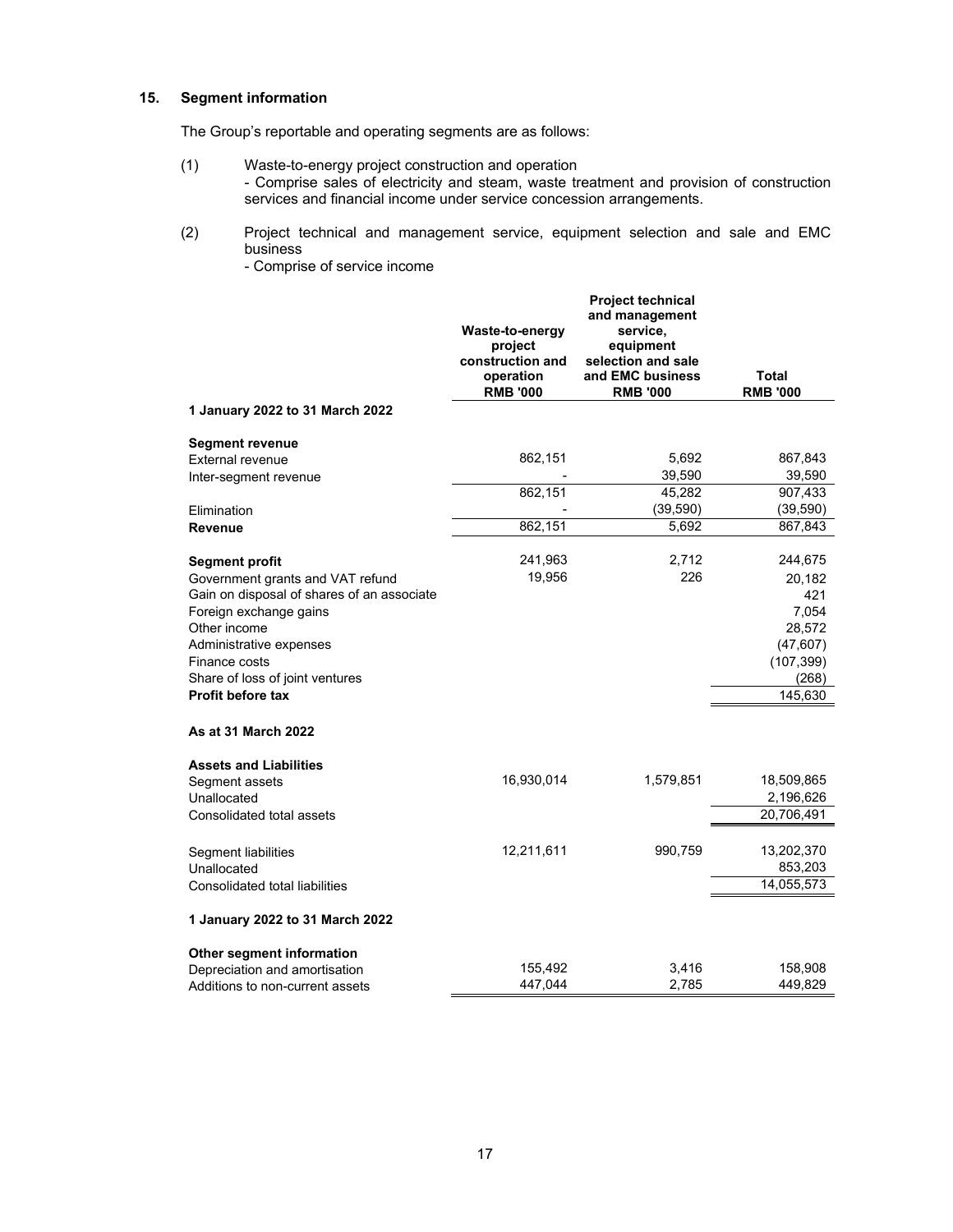|                                                                                                                                                          | Waste-to-energy<br>project<br>construction and<br>operation<br><b>RMB '000</b> | Project technical<br>and management<br>service,<br>equipment<br>selection and sale<br>and EMC business<br><b>RMB '000</b> | <b>Total</b><br><b>RMB '000</b>                                          |
|----------------------------------------------------------------------------------------------------------------------------------------------------------|--------------------------------------------------------------------------------|---------------------------------------------------------------------------------------------------------------------------|--------------------------------------------------------------------------|
| 1 January 2021 to 31 March 2021                                                                                                                          |                                                                                |                                                                                                                           |                                                                          |
| <b>Segment revenue</b><br><b>External revenue</b><br>Inter-segment revenue<br>Elimination<br><b>Revenue</b>                                              | 733,742<br>733,742<br>733,742                                                  | 15,385<br>43,200<br>58,585<br>(43, 200)<br>15,385                                                                         | 749,127<br>43,200<br>792,327<br>(43,200)<br>749,127                      |
| <b>Segment profit</b><br>Government grants and VAT refund<br>Loss on disposal on property, plant and                                                     | 226,170<br>7,551                                                               | 8,896<br>257                                                                                                              | 235,066<br>7,808                                                         |
| equipment<br>Foreign exchange losses<br>Other income<br>Administrative expenses<br>Finance costs<br>Share of loss of joint ventures<br>Profit before tax | (28)                                                                           |                                                                                                                           | (28)<br>(18, 913)<br>20,582<br>(45,062)<br>(81, 753)<br>(221)<br>117,479 |
| As at 31 December 2021                                                                                                                                   |                                                                                |                                                                                                                           |                                                                          |
| <b>Assets and Liabilities</b><br>Segment assets<br>Unallocated<br>Consolidated total assets                                                              | 16,543,333                                                                     | 1,593,395                                                                                                                 | 18,136,728<br>2,243,999<br>20,380,727                                    |
| Segment liabilities<br>Unallocated<br>Consolidated total liabilities                                                                                     | 11,938,893                                                                     | 1,046,589                                                                                                                 | 12,985,482<br>850,353<br>13,835,835                                      |
| 1 January 2021 to 31 March 2021                                                                                                                          |                                                                                |                                                                                                                           |                                                                          |
| Other segment information<br>Depreciation and amortisation                                                                                               | 130,226                                                                        | 6,596                                                                                                                     | 136,822                                                                  |
| Additions to non-current assets                                                                                                                          | 578,583                                                                        | 2,315                                                                                                                     | 580,898                                                                  |

# **Geographical information**

Most of the Group's revenue is generated from sales and the provision of services in the PRC based on where products are sold or services are rendered, and most of the Group's identifiable assets and liabilities are located in the PRC.

# **Information about major customers**

For the three months ended 31 March 2022 and 2021, there was no single customer that accounted for 10% or more of the Group's revenue for the two reportable and operating segments.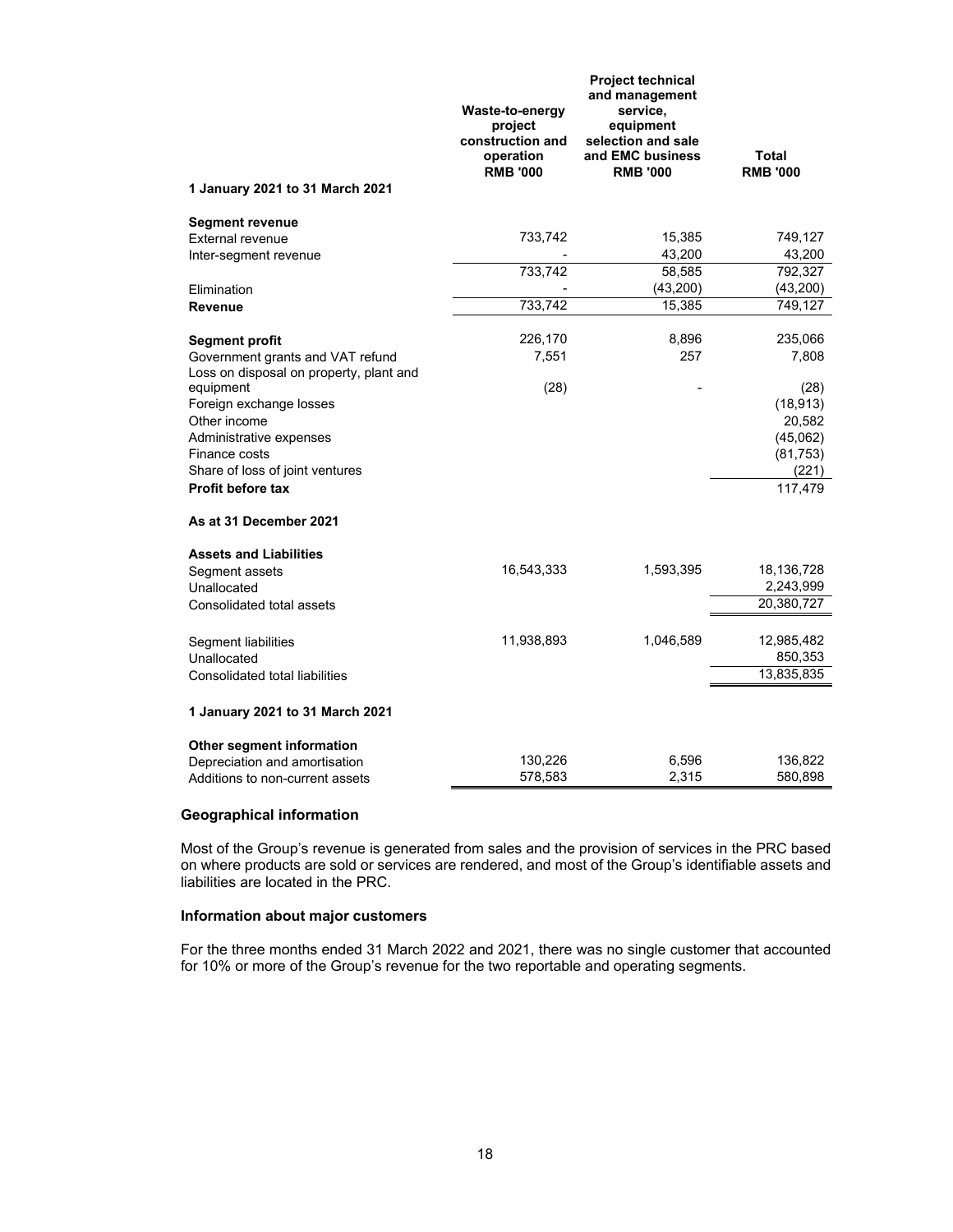# **Other Information Required Under Appendix 7.2 of the Listing Manual of the SGX-ST**

**\_\_\_\_\_\_\_\_\_\_\_\_\_\_\_\_\_\_\_\_\_\_\_\_\_\_\_\_\_\_\_\_\_\_\_\_\_\_\_\_\_\_\_\_\_\_\_\_\_\_\_\_\_\_\_\_\_\_\_\_\_\_\_\_\_\_\_\_\_\_\_\_\_\_\_\_\_\_\_\_\_** 

**\_\_\_\_\_\_\_\_\_\_\_\_\_\_\_\_\_\_\_\_\_\_\_\_\_\_\_\_\_\_\_\_\_\_\_\_\_\_\_\_\_\_\_\_\_\_\_\_\_\_\_\_\_\_\_\_\_\_\_\_\_\_\_\_\_\_\_\_\_\_\_\_\_\_\_\_\_\_\_\_\_** 

# **1. Review of performance of the Group**

# **Consolidated Statement of Comprehensive Income**

# **1Q2022 vs 1Q2021**

### *Revenue*

|                                                                                                                                                           | 3 months<br>ended 31<br><b>March 2022</b><br><b>RMB'000</b> | %     | 3 months<br>ended 31<br><b>March 2021</b><br><b>RMB'000</b> | %     | Change<br>% |
|-----------------------------------------------------------------------------------------------------------------------------------------------------------|-------------------------------------------------------------|-------|-------------------------------------------------------------|-------|-------------|
| Waste-to-energy project construction and<br>operation<br>Waste-to-energy business                                                                         |                                                             |       |                                                             |       |             |
| - Sales of electricity                                                                                                                                    | 338,905                                                     | 39.1  | 328,118                                                     | 43.8  | 3.3         |
| - Sales of steam                                                                                                                                          | 162,374                                                     | 18.7  | 105.691                                                     | 14.1  | 53.6        |
| - Revenue from waste treatment                                                                                                                            | 206,846                                                     | 23.8  | 188,811                                                     | 25.2  | 9.6         |
|                                                                                                                                                           | 708,125                                                     | 81.6  | 622,620                                                     | 83.1  | 13.7        |
| Construction services provided under BOT<br>concession agreements<br>- Revenue from construction services provided<br>under service concession agreements |                                                             |       |                                                             |       |             |
| - Financial income under service concession                                                                                                               | 143.376                                                     | 16.5  | 100.074                                                     | 13.4  | 43.3        |
| agreements                                                                                                                                                | 10,650                                                      | 1.2   | 11,048                                                      | 1.5   | (3.6)       |
|                                                                                                                                                           | 154,026                                                     | 17.7  | 111,122                                                     | 14.8  | 38.6        |
| Total                                                                                                                                                     | 862,151                                                     | 99.3  | 733,742                                                     | 97.9  | 17.5        |
| Project technical and management service,<br>equipment selection and sale and EMC                                                                         |                                                             |       |                                                             |       |             |
| business                                                                                                                                                  | 5,692                                                       | 0.7   | 15,385                                                      | 2.1   | (63.0)      |
| Total revenue                                                                                                                                             | 867.843                                                     | 100.0 | 749,127                                                     | 100.0 | 15.8        |

Details of the electricity generated and supplied, steam supplied and waste treated for 1Q2022 and 1Q2021 are as follows:

|                                         | <b>Group</b>                    | Group                                  | Change |
|-----------------------------------------|---------------------------------|----------------------------------------|--------|
|                                         | 3 months ended 31<br>March 2022 | 3 months ended 31<br><b>March 2021</b> | %      |
| Electricity generated ('000 KWh)        | 796.532                         | 794.420                                | 0.3    |
| On-grid electricity supplied ('000 KWh) | 602.557                         | 591.683                                | 1.8    |
| Steam supplied ('000 tonnes)            | 771                             | 765                                    | 0.8    |
| Waste treated ('000 tonnes)             | 2.692                           | 2.621                                  | 2.7    |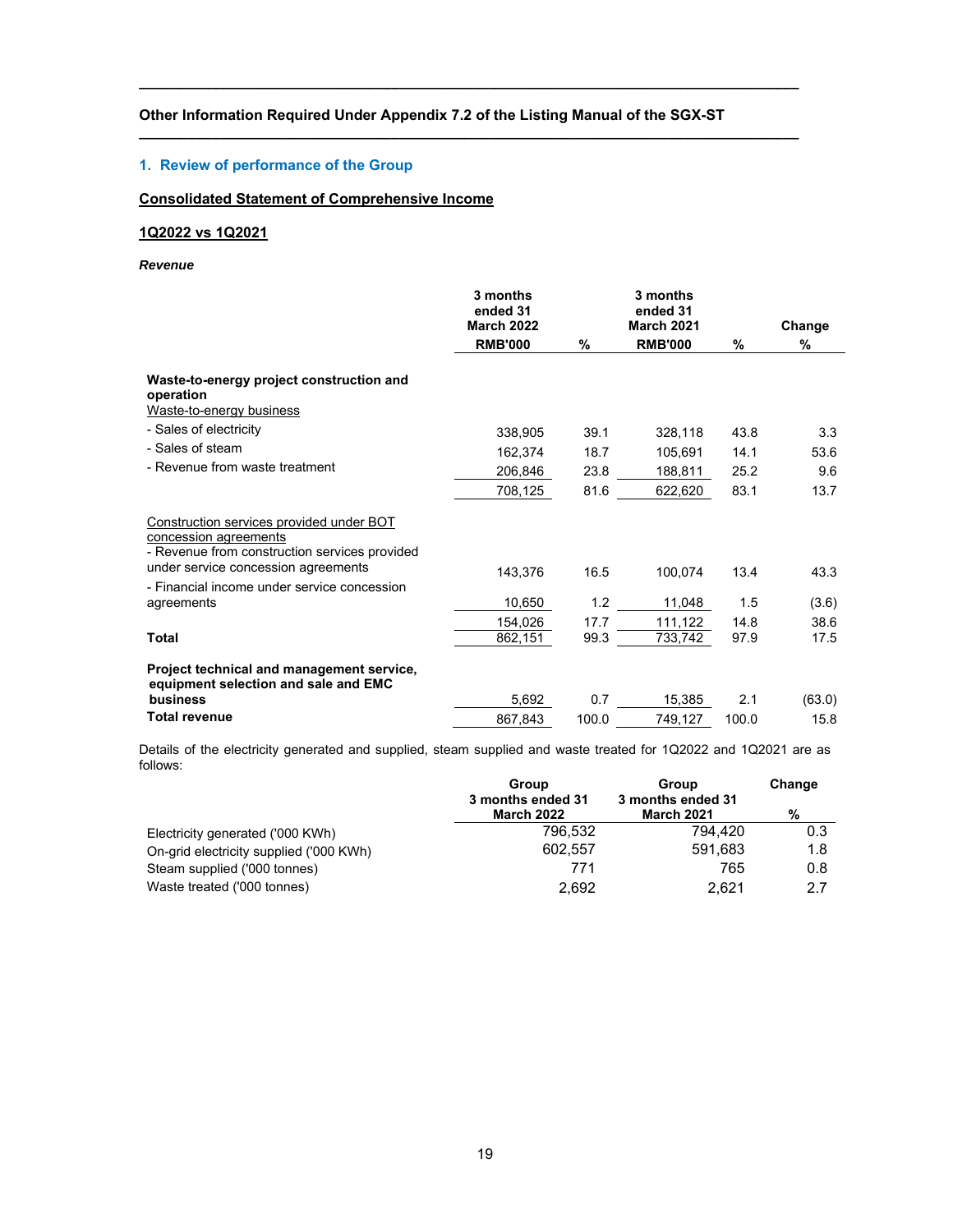#### *Gross profit and gross profit margin*

|                                                                                       | GIUSS FIUIIL                              |                                           |                                           |                                           |
|---------------------------------------------------------------------------------------|-------------------------------------------|-------------------------------------------|-------------------------------------------|-------------------------------------------|
|                                                                                       | (RMB '000)                                |                                           | <b>Gross Profit Margin</b>                |                                           |
|                                                                                       | 3 months<br>ended 31<br><b>March 2022</b> | 3 months<br>ended 31<br><b>March 2021</b> | 3 months<br>ended 31<br><b>March 2022</b> | 3 months<br>ended 31<br><b>March 2021</b> |
| WTE business (excluding gross profit from<br>construction services provided under BOT |                                           |                                           |                                           |                                           |
| concession agreements)<br>Construction services provided under BOT                    | 211,756                                   | 201.472                                   | 29.90%                                    | 32.36%                                    |
| concession agreements<br>Financial income under service concession                    | 19,557                                    | 13,650                                    | 13.64%                                    | 13.64%                                    |
| agreements<br>Project technical and management service and                            | 10,650                                    | 11,048                                    | N.A                                       | N.A                                       |
| <b>EMC</b> business                                                                   | 2,712                                     | 8,896                                     | 47.65%                                    | 57.82%                                    |
| Total                                                                                 | 244.675                                   | 235.066                                   | 28.19%                                    | 31.38%                                    |

**Gross Profit** 

The increase in gross profit by RMB9.6 million from RMB235.1 million in 1Q2021 to RMB244.7 million in 1Q2022 and the decrease in gross profit margin by 3.19% are mainly attributable to:

#### WTE business (excluding gross profit from construction services provided under BOT concession agreements)

Revenue from our WTE business (excluding revenue from construction services provided under BOT concession agreements) increased RMB85.5 million or 13.7% from RMB622.6 million in 1Q2021 to RMB708.1 million in 1Q2022. This was mainly attributable to (i) waste treated (including waste collection and transportation operations in India) increasing by 2.7% and excluding waste collection and transportation operations in India, waste treated increasing by 0.8% in 1Q2022 as compared to 1Q2021, which was due to commencement of operations of the Linzhou Jiasheng WTE Facility in Henan Province and Leting Jinhuan New Energy WTE Facility in Hebei Province and after the technical transformation and optimization of the power plant management, resulted in revenue from waste treatment and sales of electricity increasing by RMB28.8 million, and (ii) the unit price of heat supply at Zhuji Bafang WTE Facility in Zhejiang Province was increased due to higher coal prices and the increase in steam supplied in 1Q2022 as compared to 1Q2021, which resulted the increase in sales of steam by a total of RMB50.6 million.

The gross profit of our WTE business (excluding gross profit from construction services provided under BOT concession agreements) increased by RMB10.3 million or 5.1% from RMB201.5 million in 1Q2021 to RMB211.8 million in 1Q2022, which is mainly due to:

- 1. Officially commence of the Linzhou Jiasheng WTE Facility in Henan Province and Leting Jinhuan New Energy WTE Facility in Hebei Province operations in January 2022 resulted in an increase in gross profit of RMB1.7 million, which contributed to an increase of RMB5.1 million in gross profit of Linzhou Jiasheng WTE Facility and this was offset by the reduction of RMB3.4 million in gross profit of Leting Jinhuan New Energy WTE Facility due to the equipment still in the running in period and higher transportation cost incurred on disposal of fly ash.
- 2. The Zhuji Bafang WTE Facility's cogeneration business is heavily influenced by the fluctuation of coal price. In FY2021, coal prices increased significantly and the Group started to flexibly adjust the production method in the face of continued rise in coal price from the third quarter of 2021, part of the steam supply was adjusted from coal machines to waste generating units in order to reduce the negative impact of the increase in coal prices on gross profit. The gross profit increased RMB20.0 million in 1Q2022 as compared to 1Q2021, mainly due to (i) increase of RMB12.5 million in gross profit due to the increase of income after the adjustment of steam supply of waste generating units, (ii) increase of RMB11.7 million in gross profit from the coal-fired unit due to the local government strengthened the guidance on the linkage of steam prices during the period of abnormally high coal prices, which increased the gross profit of steam supply by RMB17.6 million and partially offset by the decrease in gross profit of RMB9.1 million due to the increase in coal consumption, and (iii) the increase in gross profit was partially offset by the decrease of RMB4.3 million in gross profit due to increase in depreciation after the transfer of assets from construction-in-progress.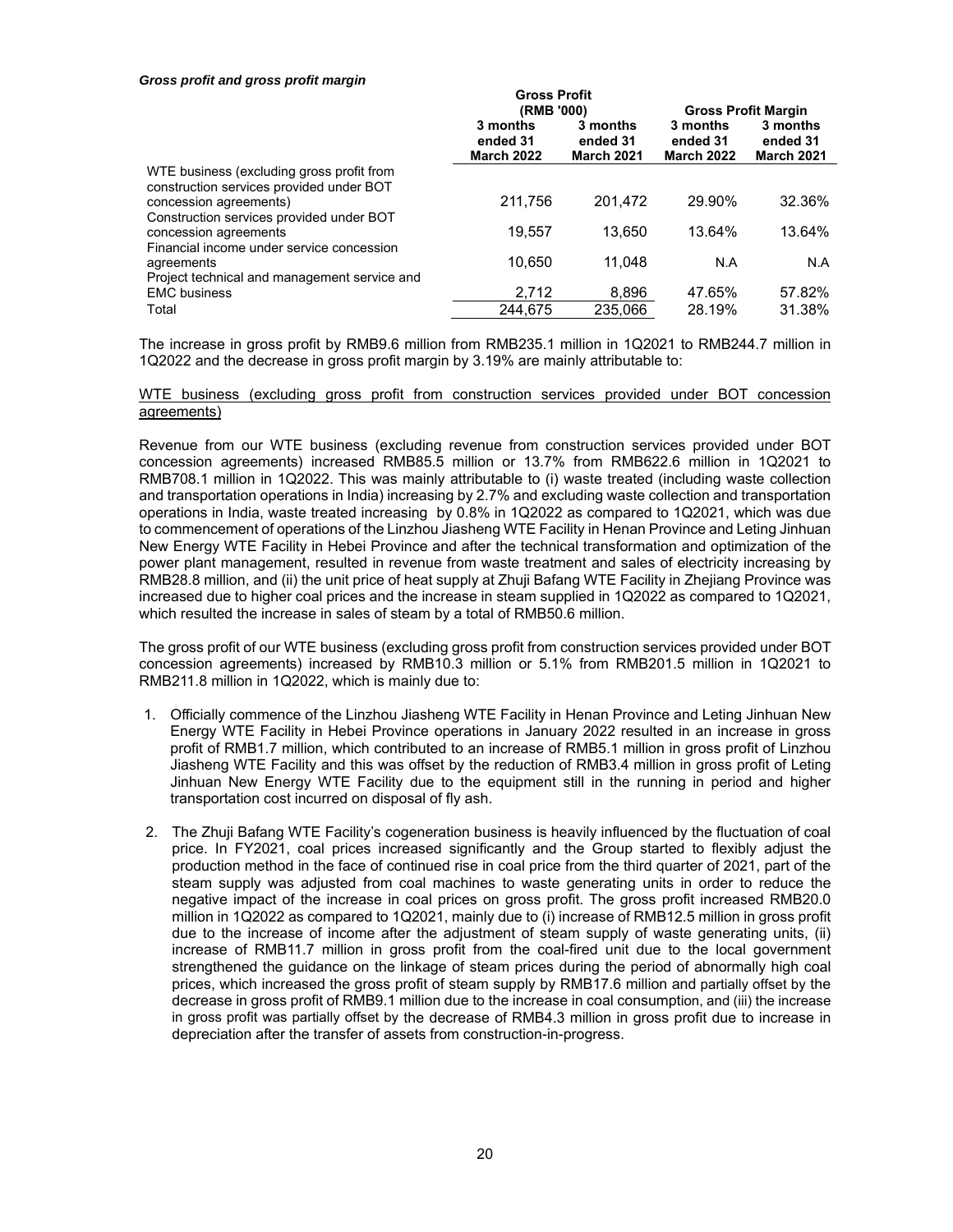3. Except for the Linzhou Jiasheng WTE Facility in Henan Province, Leting Jinhuan New Energy WTE Facility in Hebei Province and Zhuji Bafang WTE Facility in Zhejiang Province, the gross profit of the other WTE facilities decreased by RMB11.4 million. The decrease is due to (i) decrease in gross profit of RMB10.7 million due to the decrease in revenue from waste treatment and sales of electricity as a result of the Coronavirus Disease 2019 ("**COVID-19**") pandemic situation in Jilin Xinxiang WTE Facility in Jilin Province, Lianyungang Sunrise WTE Facility in Jiangsu Province and some other power plants, (ii) decrease in gross profit of RMB8.0 million due to the increase in power plant overhaul costs as scheduled in 1Q2022 as compared to 1Q2021, (iii) decrease in gross profit of RMB13.0 million due to the year-end bonuses being accrued on a monthly basis in 1Q2022, but such costs for 1Q2021 were only accrued since the half year ended 30 June 2021; (iv) decrease in gross profit of RMB4.9 million due to the increase in coal price, and (v) the decrease in gross profit of RMB2.4 million due to the increase in costs of landfill disposal of obsolete waste in the India projects. This was partially offset by (i) increase in gross profit of RMB18.0million due to the increase in contribution per waste treatment unit and increase in waste treatment capacity after the optimization of the power plant management and upgrading of the WTE facilities, (ii) increase in gross profit of RMB5.9 million due to the reduction in environmental protection expenses which (a) Wuhu Jinjiang WTE Facility in Anhui Province dominated by grate furnace operation in 1Q2022 and resulted the reduction in volume of fly ash, and (b) reduction in fly ash disposal costs as compared to 1Q2021 from Tangshan Jiasheng WTE Facility in Hebei Province and Tianjin Sunrise WTE Facility after the change in fly ash disposal method and the replacement of fly ash disposal providers in some WTE facilities, and (iii) increase in gross profit of RMB3.6 million derived from the Wenling Organic Waste Treatment Facility in Zhejiang Province.

The gross profit margin decreased from 32.4% in 1Q2021 to 29.9% in 1Q2022. As mentioned above, this is mainly due to (i) some of the costs being accrued on a monthly basis in 1Q2022, but such costs for 1Q2021 were only accrued since the half year ended 30 June 2021, and (ii) decrease in revenue from waste treatment and sales of electricity due to the impact of the COVID-19 pandemic situation in 1Q2022.

### Construction services provided under BOT concession agreements

The gross profit from construction services provided under BOT concession agreements (includes financial income) increased RMB5.5 million from RMB24.7 million in 1Q2021 to RMB30.2 million in 1Q2022. The gross profit from the construction services provided under BOT concession agreements increased RMB5.9 million in 1Q2022 as compared to 1Q2021 and the gross profit from financial income under service concession agreements decreased by RMB0.4 million. Due to the decreased in financial income, the gross profit margin including financial income has decreased from 22.3% in 1Q2021 to 19.6% in 1Q2022. In 1Q2022, BOT revenue was recorded for Songyuan Xinxiang Resource Recycling Project in Jilin Province, Expansion Project of Yunnan Green Energy WTE Facility and Jinghong Jiasheng WTE Project in Xishuangbanna Dai Autonomous Prefecture, Yunnan Province and others. The BOT revenue in 1Q2022, based on the construction investment amount and progress of the aforesaid projects, is higher than in 1Q2021.

# Project technical and management services, equipment selection and sale and EMC business

The gross profit from project technical and management services, equipment selection and sale and EMC business decreased 69.5% or RMB6.2 million from RMB8.9 million in 1Q2021 to RMB2.7 million in 1Q2022. The gross profit margin decreased from 57.8% to 47.7% mainly due to the Company having agreed a onetime buyout settlement of the future service benefits in 4Q2021 and the reduction in profit-sharing ratio in the later stages of most of the EMC contracts.

#### *Other income*

|                                     | Group<br>3 months<br>ended 31<br><b>March 2022</b> | Group<br>3 months<br>ended 31<br><b>March 2021</b> | Increase /<br>(Decrease) | Change     |
|-------------------------------------|----------------------------------------------------|----------------------------------------------------|--------------------------|------------|
|                                     | <b>RMB'000</b>                                     | <b>RMB'000</b>                                     | <b>RMB'000</b>           | $+$ /(-) % |
| Bank interest income                | 3.819                                              | 884                                                | 2,935                    | 332.0      |
| Government grants                   | 14.602                                             | 6.756                                              | 7.846                    | 116.1      |
| Value added tax refund              | 5.580                                              | 1.052                                              | 4.528                    | 430.4      |
| Gain on sales of scrap materials    | 17.934                                             | 13.031                                             | 4,903                    | 37.6       |
| Interest income from joint ventures | 6,819                                              | 6,667                                              | 152                      | 2.3        |
| Other income                        | 48.754                                             | 28.390                                             | 20.364                   | 71.7       |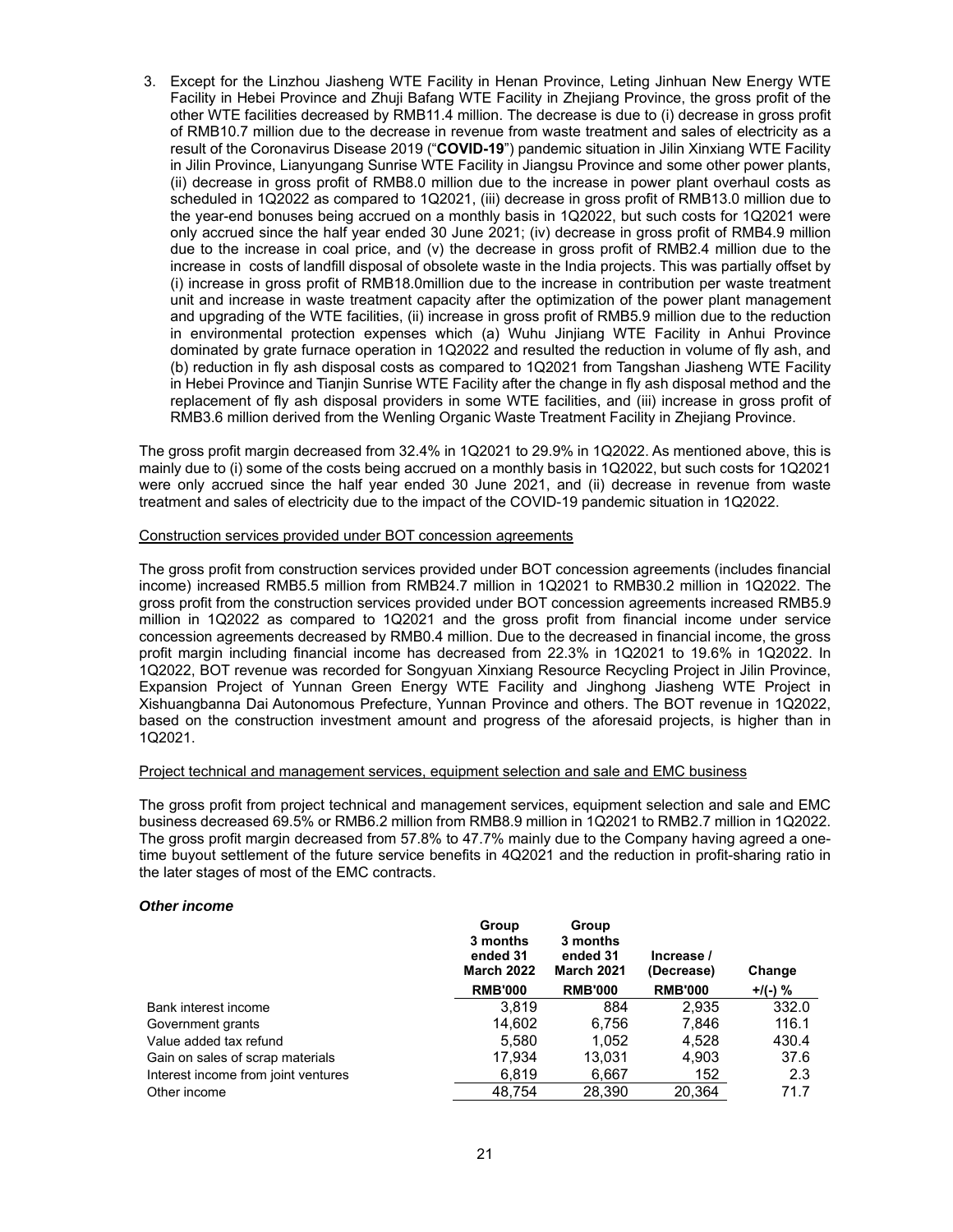Other income increased RMB20.4 million or 71.7% from RMB28.4 million in 1Q2021 to RMB48.8 million in 1Q2022, mainly due to (i) increase of RMB7.9 million in government grants, (ii) increase of RMB4.5 million in value added tax refund, and (iii) increase of RMB4.9 million in gain on sales of scrap materials in 1Q2022 due to the Group strengthening the recycling of scrap metal and other materials, as well as increasing the sales of scrap materials through bidding.

#### *Other gains and (losses), net*

|                                                   | Group<br>3 months<br>ended 31<br><b>March 2022</b><br><b>RMB'000</b> | Group<br>3 months<br>ended 31<br><b>March 2021</b><br><b>RMB'000</b> | Increase /<br>(Decrease)<br><b>RMB'000</b> | Change<br>$+/(-)$ % |
|---------------------------------------------------|----------------------------------------------------------------------|----------------------------------------------------------------------|--------------------------------------------|---------------------|
| Foreign exchange gain/(losses)                    | 7.054                                                                | (18, 913)                                                            | 25.967                                     | N.A                 |
| Loss on disposal of property, plant and equipment | -                                                                    | (28)                                                                 | 28                                         | N.A                 |
| Gain on disposal of shares of an associate        | 421                                                                  |                                                                      | 421                                        | N.A                 |
| Other gains and (losses), net                     | 7.475                                                                | (18.941)                                                             | 26.416                                     | N.A                 |

Other gains and (losses) increased RMB26.4 million from other losses of RMB18.9 million in 1Q2021 to other gains of RMB7.5 million in 1Q2022, mainly due to (i) increased in other gains of RMB26.0 million due to the depreciation of the Chinese Renminbi against the United States Dollar in 1Q2022, which resulted the foreign exchange gain of RMB7.1 million in 1Q2022 as compared to the foreign exchange loss of RMB18.9 million in 1Q2021; and (ii) increase in gain on disposal of shares of an associate, Guizhou Jinning New Energy Co., Ltd., of RMB0.4 million in 1Q2022.

# *Administrative expenses*

Administrative expenses remained consistent for both 1Q2022 and 1Q2021 and amounted to RMB47.6 million and RMB45.1 million, respectively.

## *Finance costs*

Finance costs increased RMB25.6 million from RMB81.8 million in 1Q2021 to RMB107.4 million in 1Q2022, mainly due to the increase in interest expenses after the commencement of operations of the Linzhou Jiasheng WTE Facility in Henan Province and Leting Jinhuan New Energy WTE Facility in Hebei Province, which the interest expenses of the aforesaid projects previously capitalised, and the completion of the power plant upgrading project, and the increase of loan scale in 1Q2022.

## *Profit before tax*

As a result of the foregoing, profit before tax increased RMB28.2 million or 24.0% from RMB117.5 million in 1Q2021 to RMB145.6 million in 1Q2022.

#### *Income tax expense*

Income tax expense increased RMB0.3 million from RMB37.1 million in 1Q2021 to RMB37.4 million in 1Q2022. In 1Q2022, some of the Group's high-tech enterprises continued to enjoy tax incentives and some of the Group's WTE facilities continued to enjoy preferential tax rates during the exemptions period.

#### *Total comprehensive income for the period*

As a result of the foregoing, total comprehensive income for the period increased from RMB74.4 million in 1Q2021 to RMB106.0 million in 1Q2022.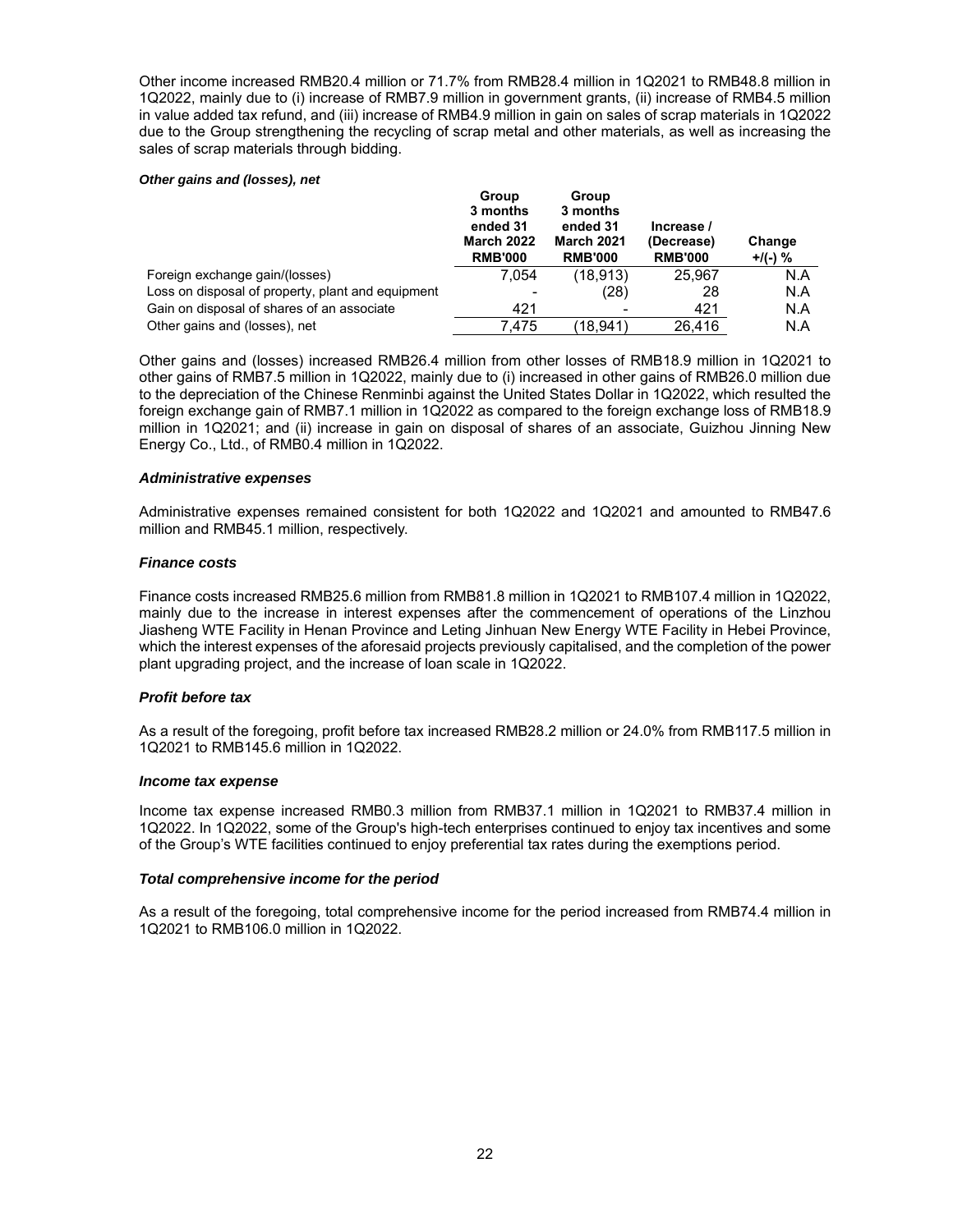# **Statement of Financial Position**

|                            | 31 March<br>2022<br><b>RMB Million</b> | 31 December<br>2021<br><b>RMB Million</b> | Increase /<br>(Decrease)<br><b>RMB Million</b> | Increase /<br>(Decrease)<br>% |
|----------------------------|----------------------------------------|-------------------------------------------|------------------------------------------------|-------------------------------|
|                            |                                        |                                           |                                                |                               |
| Current assets             | 4,868.8                                | 4.919.7                                   | (50.9)                                         | (1.0)                         |
| Non-current assets         | 15,837.6                               | 15,461.0                                  | 376.6                                          | 2.4                           |
| Total assets               | 20,706.4                               | 20,380.7                                  | 325.7                                          | 1.6                           |
| <b>Current liabilities</b> | 6,986.0                                | 7.050.6                                   | (64.6)                                         | (0.9)                         |
| Non-current liabilities    | 7,069.5                                | 6,785.2                                   | 284.3                                          | 4.2                           |
| <b>Total liabilities</b>   | 14,055.5                               | 13,835.8                                  | 219.7                                          | 1.6                           |
| Capital and reserves       | 6,650.9                                | 6.544.9                                   | 106.0                                          | 1.6                           |

## **Current assets**

The decrease is due to (i) pledged bank deposits increasing RMB27.6 million or 3.4% from RMB818.2 million as at 31 December 2021 to RMB845.8 million as at 31 March 2022, mainly due to the increase in deposits for new loan deposits made during the period, and (ii) trade and other receivables and contract assets increasing RMB55.3 million or 2.2% from RMB2,456.1 million as at 31 December 2021 to RMB2,511.3 million as at 31 March 2022 due to (a) increase in receivables in line with the increase in revenue, and (b) more prepayments made. This was partially offset by (i) the amount due from related parties and joint ventures, which includes interest-bearing advances to joint ventures decreasing RMB49.6 million or 6.9% from RMB719.0 million as at 31 December 2021 to RMB669.4 million as at 31 March 2022, and (ii) cash and cash equivalents decreasing RMB74.3 million or 19.2% from RMB387.8 million as at 31 December 2021 to RMB313.5 million as at 31 March 2022.

## **Non-current assets**

The increase is attributable to an increase in property, plant and equipment and intangible assets recognized according to the construction progress of new and BOT projects. In particular, (i) property, plant and equipment increased RMB210.3 million or 2.1% from RMB10,037.8 million as at 31 December 2021 to RMB10,248.1 million as at 31 March 2022 due to the new, upgraded and expanded facilities, (ii) intangible assets increased RMB79.3 million or 1.8% from RMB4,289.1 million as at 31 December 2021 to RMB4,368.4 million as at 31 March 2022, arising from the BOT project, including Songyuan Xinxiang Resource Recycling Project in Jilin Province, Expansion Project of Yunnan Green Energy WTE Facility and Jinghong Jiasheng WTE Project in Xishuangbanna Dai Autonomous Prefecture, Yunnan Province and others, (iii) investment in joint ventures increased RMB44.2 million from RMB204.8 million as at 31 December 2021 to RMB249.0 million as at 31 March 2022 due to the proportional capital contribution in joint ventures during the period, and (iv) other receivables increased RMB52.5 million from RMB152.4 million as at 31 December 2021 to RMB204.9 million as at 31 March 2022 due to the increase in prepayments for the construction project.

# **Current liabilities**

The decrease is mainly due to (i) trade and other payables decreasing RMB178.4 million or 8.6% from RMB2,077.8 million as at 31 December 2021 to RMB1,899.4 million as at 31 March 2022 due to more payables recorded in accordance with contractual payment terms and prior year bonus accruals being paid in 1Q2022, and (ii) amounts due to related parties decreasing RMB6.3 million or 10.4% from RMB60.2 million as at 31 December 2021 to RMB53.9 million as at 31 March 2022 due to the settlement of interest payable and project funds. This was partially offset by (i) current borrowings and lease liabilities increasing RMB108.3 million or 2.3% from RMB4,711.4 million as at 31 December 2021 to RMB4,819.7 million as at 31 March 2022, (ii) income tax liabilities and other tax liabilities increasing RMB11.9 million from RMB184.2 million as at 31 December 2021 to RMB196.0 million as at 31 March 2022.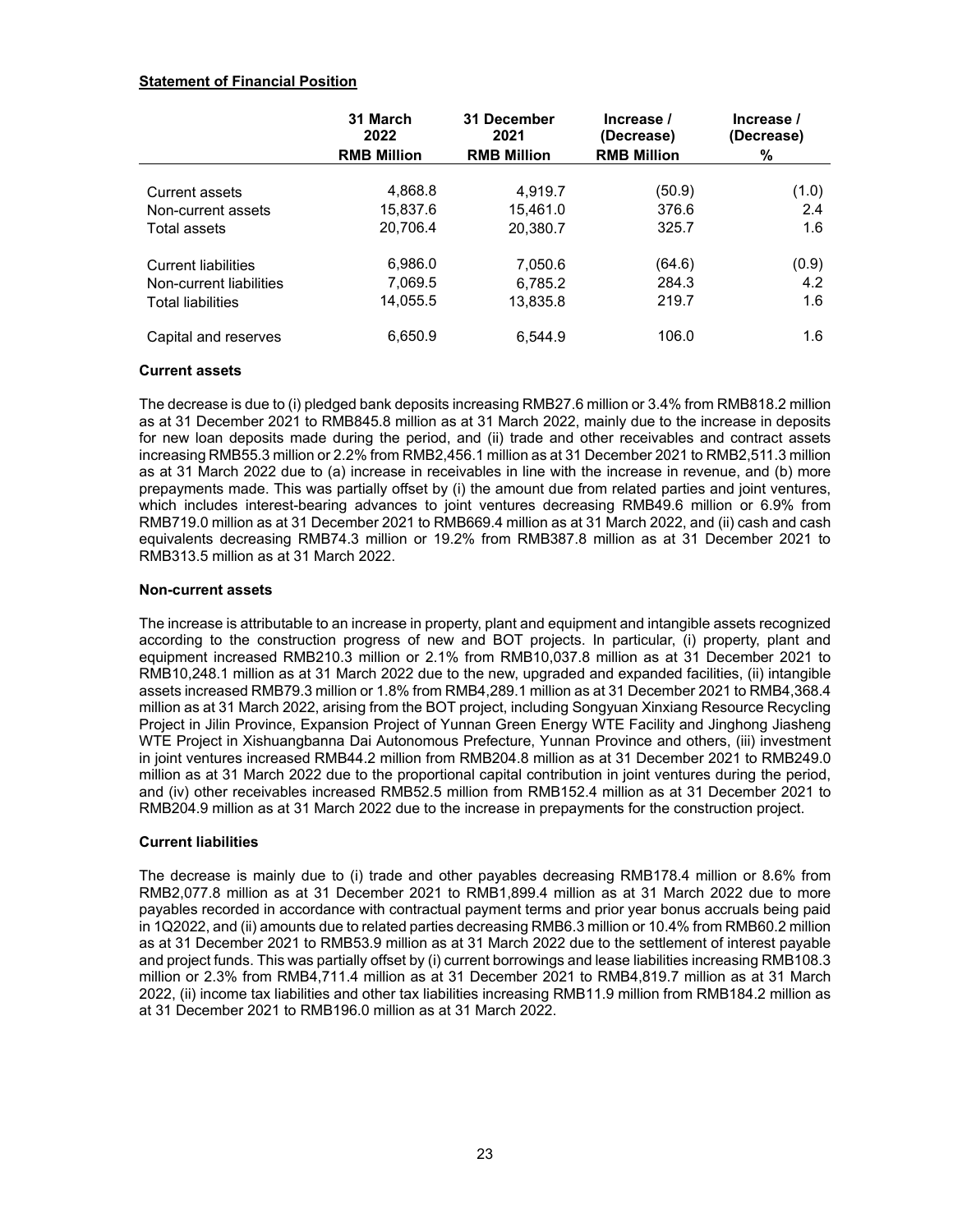### **Non-current liabilities**

The increase is mainly due to non-current borrowings increasing RMB283.2 million or 4.9% from RMB5,775.0 million as at 31 December 2021 to RMB6,058.2 million as at 31 March 2022 due to the increase of project loans for facilities such as Shijiazhuang Jinhuan Resource Recycling Project in Hebei Province, Jinghong Jiasheng WTE Facility in Xishuangbanna Dai Autonomous Prefecture, Yunnan Province and Zhongwei Green Energy WTE Facility in Ningxia Hui Autonomous Region.

### **Capital and reserves**

The increase from RMB106.0 million or 1.6% from RMB6,544.9 million as at 31 December 2021 to RMB6,650.9 million as at 31 March 2022 is due to the retained earnings for 1Q2022.

## **Consolidated Statement of Cashflows**

|                                                              | Group<br>3 months<br>ended 31<br><b>March 2022</b><br><b>RMB Million</b> |
|--------------------------------------------------------------|--------------------------------------------------------------------------|
|                                                              |                                                                          |
| Net cash from operating activities                           | 40.7                                                                     |
| Net cash used in investing activities                        | (348.1)                                                                  |
| Net cash from financing activities                           | 233.6                                                                    |
| Cash and cash equivalents at beginning of the period         | 387.8                                                                    |
| Effects of currency translation on cash and cash equivalents | (0.5)                                                                    |
| Cash and cash equivalents at the end of the period           | 313.5                                                                    |

In 1Q2022, operating cash inflow was RMB40.7 million. This is due to (i) operating cash inflow before movements in working capital of RMB375.2 million after deducting abnormal gains and losses without cash flow, (ii) reduced collections from trade and other receivables and from related parties and payments made for trade and other payables, (iii) increase in activities for the construction of BOT projects (which includes, Zhongwei Green Energy WTE Facility in Ningxia Hui Autonomous Region, Expansion Project of Yunnan Green Energy WTE Facility and Jinghong Jiasheng WTE Facility in Xishuangbanna Dai Autonomous Prefecture, Yunnan Province) into operating cash flow, resulting in operating cash outflow of RMB142.6 million, and (iv) payment of income tax resulting a cash outflow of RMB13.8 million.

In 1Q2022, investing cash outflow was RMB348.1 million. This is due to (i) investments in property, plant and equipment of RMB which includes the payment for equipment and construction for the Shijiazhuang Jinhuan Resource Recycling Project and Shijiazhuang Jiasheng WTE Facility in Hebei Province, Reconstruction Project of Wuhu Jinjiang WTE Facility in Anhui Province, and Zhuji Bafang WTE Facility in Zhejiang Province, (ii) proportional capital contribution in joint ventures of RMB44.5 million in 1Q2022, (iii) proceeds from disposal shares of an associate, Guizhou Jinning New Energy Co., Ltd of RMB2.24 million, and (iv) received the final payment of RMB8.47 million for the disposal of Hohhot Jiasheng New Energy Co., Ltd.

In 1Q2022, financing cash inflow was RMB233.6 million. This is due to new borrowings amounting to RMB1,446.9 million, including renewal of RMB317.6 million and new current borrowings, project financing for Shijiazhuang Jiasheng WTE Facility in Hebei Province and Jinghong Jiasheng WTE Facility in Xishuangbanna Dai Autonomous Prefecture, Yunnan Province, and new leases for Wuhu Jinjiang WTE Facility in Anhui Province and Gaomi Lilangmingde WTE Facility in Shandong Province. However, this was offset by the repayment of borrowings and interest of RMB1,182.7 million and increase of pledged bank deposits for borrowings of RMB28.0 million.

Bank balances and cash as at 31 March 2022 was RMB313.5 million.

# **2. Where a forecast, or a prospect statement, has been previously disclosed to shareholders, any variance between it and the actual results**

Not applicable.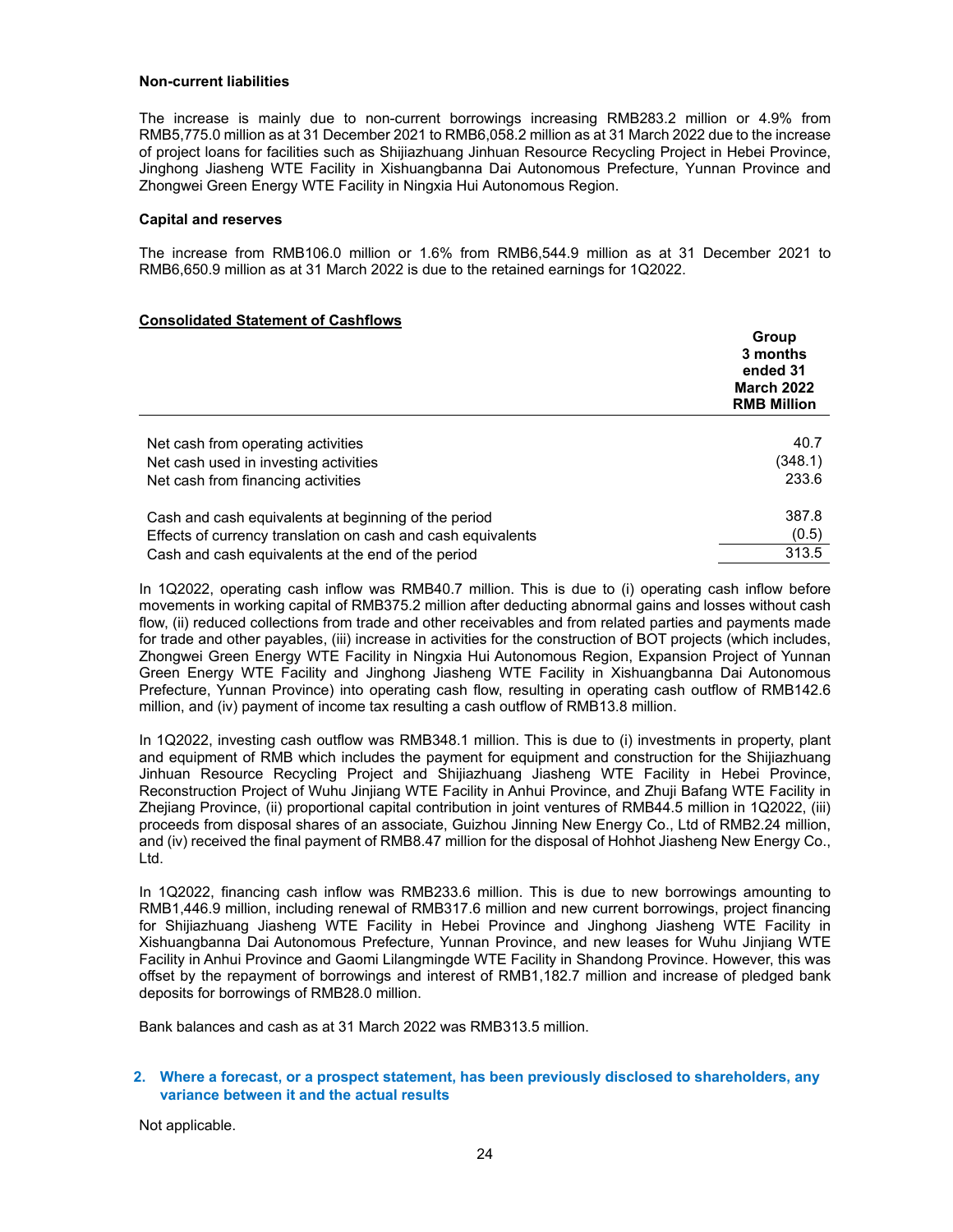# **3. A commentary at the date of the announcement of the significant trends and competitive conditions of the industry in which the group operates and any known factors or events that may affect the group in the next reporting period and the next 12 months.**

# (A) Economic Outlook and Environmental Policies in the PRC

In the first quarter of 2022, in the face of a more complex and severe international environment and multiple challenges brought about by frequent domestic COVID-19 outbreaks, the Chinese government has scientifically coordinated epidemic control and economic and social development. Continuing the momentum of recovery and development, the economy is generally running in a stable fashion, with the nominal gross domestic product of the PRC increasing by 4.8% year-on-year, and the long-term economic fundamentals of China continue to be positive. However, with the current increasing uncertainties in the international and domestic environment and the difficulties and challenges faced by the economic development, the government still puts stable growth in a more prominent position and keeps the economy operating within a reasonable range.

During the 75th Session of the United Nations General Assembly, China commented that it will increase its national independent contributions by adopting more effective policies and measures, strive to reach the carbon dioxide emissions peak by 2030, and strive to achieve carbon neutrality by 2060.

2022 is a key year for the implementation of the "14th Five-Year Plan". The 2022 National Ecological Environmental Protection Work Conference proposed that ecological environmental protection will take the "orderly promotion of green and low-carbon development" as the primary focus, promote the coordinated governance of pollution reduction and carbon reduction, and manage the second performance cycle of the national carbon emissions trading market, and strive to achieve synergy between economic development and environmental protection. The government's policy to encourage the development of the WTE industry and the entire environmental protection industry remains stable.

In March 2022, the National Development and Reform Commission ("**NDRC**") and the National Energy Administration ("**NEA**") issued the Modern Energy System Plan ("**Plan**") within the "14th Five-Year Plan" to promote the construction of a modern energy system, and proposed the main goal of modern energy system construction during China's "14th Five-Year Plan" period. The Plan proposes to develop other renewable energy sources according to local conditions, promotes the diversified utilization of biomass energy, steadily develops urban waste incineration power generation, orderly develops agricultural and forestry biomass power generation and biogas power generation, and develops biomass energy for clean heating according to local conditions.

In March 2022, the NDRC, the NEA and the Ministry of Finance jointly issued the "Notice on Carrying out the Self-Inspection of Renewable Energy Power Generation Subsidies", requiring the nationwide verification of renewable energy power generation subsidies to further identify the base number of subsidies, which is conducive to standardizing the use and management of subsidy funds and improving the utilization rate. As of 31 March 2022, 17 of the Group's WTE facilities have been included in the National Renewable Energy Subsidy List. Three of the Group's WTE facilities which had commenced operations before 2006 are not required to be included in the aforesaid list according to relevant policies and have already enjoyed preferential prices. Five of the Group's newly commissioned WTE facilities (including expansion and reconstruction project) are in the process of applying for such subsidy.

## (B) Operational Matters

The Group's operating companies have maintained normal operations and its project construction has proceeded on schedule in an orderly manner in 1Q2022. The first phase of Jinghong Jiasheng WTE Facility in Xishuangbanna Dai Autonomous Prefecture, Yunnan Province (BOT) officially started construction in 1Q2022. As of 31 March 2022, the Group has 4 WTE projects and 1 Resource Recycling project under construction in China, which are expected to be put into operation successively in 2022 and 2023. The Group's total waste treatment capacity is expected to increase by 3,850 tonnes/day and 125MW installed capacity upon completion of the aforesaid projects.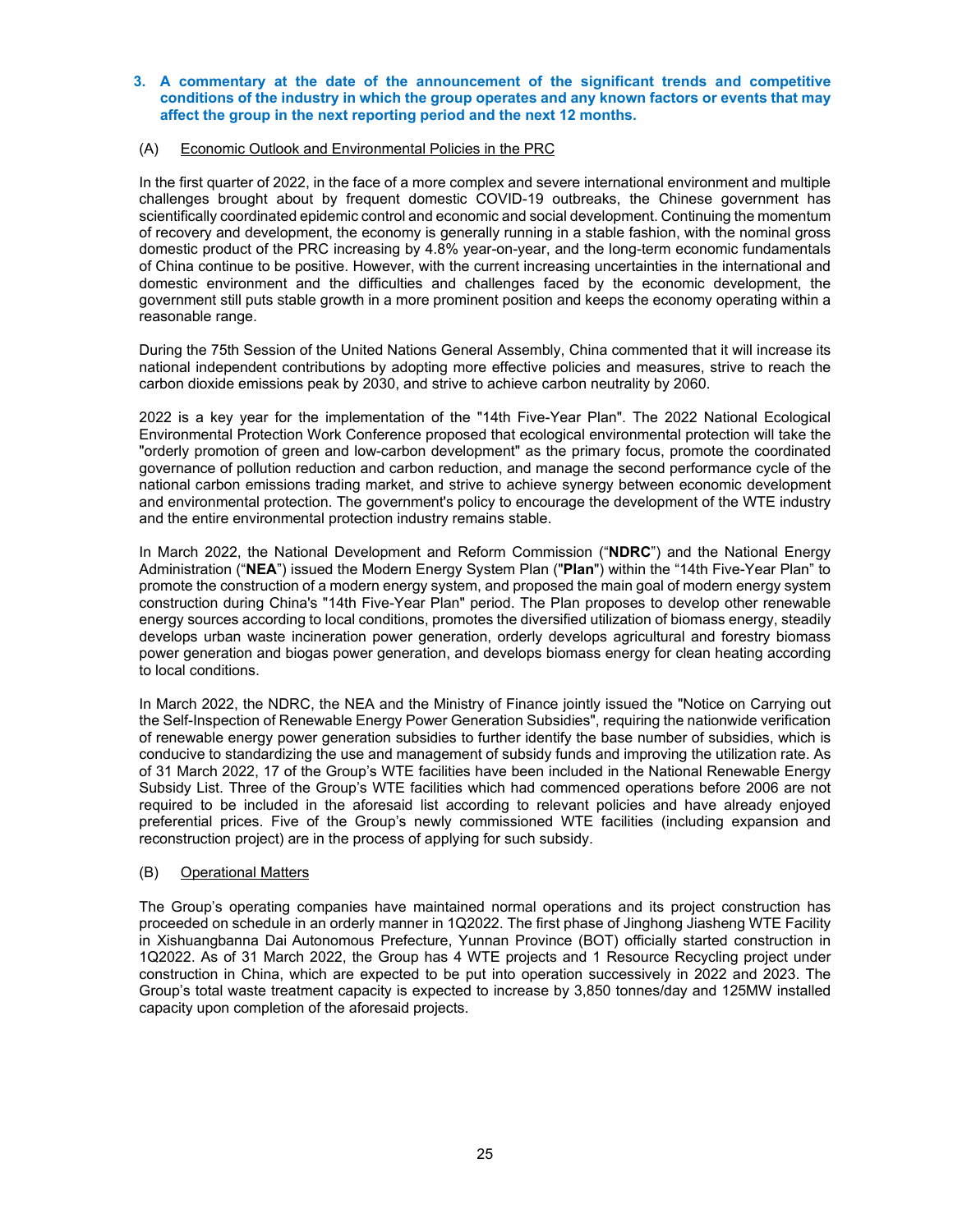The Group is committed to building an urban ecological complex, actively expanding the "Recycling and Synergy" business, disposing of all urban waste, striving to implement the "carbon peaking and carbon neutrality goal" and responding to the construction of a "zero-waste city". The Group successfully secured the Baoding Jinhuan WTE Project in Baoding City, Hebei Province in the first quarter of 2022, with a daily waste treatment capacity of 1,200 tonnes. It will jointly contribute to the "harmless, reduction and recycling" of local waste treatment together with the Gaobeidian Resource Recycling Project upon its completion. As of 31 March 2022, the Group has 15 WTE projects, 4 kitchen waste projects and 1 Resource Recycling project under preparation in China, which are undertaking preparatory works for construction on schedule.

Meanwhile the Group is also continuing to follow up on the progress of the compensation work for the closure of the Old Kunming Wuhua WTE Facility in Kunming, Yunnan Province, for which negotiations are still ongoing. The local government has engaged a third-party asset appraisal company to conduct an overall appraisal of the assets of the Old Kunming Wuhua WTE Facility. The Group has separately engaged another third-party asset appraisal company to provide a valuation report on the assets. Based on the valuation report, the Group does not expect any impairment arising from the closure of the Old Kunming Wuhua WTE **Facility** 

In addition, the Group actively promotes and optimises the development of overseas projects with a view towards achieving sustainable and long-term growth of its business. In 1Q2022, the Group signed a supplementary agreement to the concession agreement with the government of Palembang, Indonesia. The waste treatment fee has been increased from about US\$22/tonne to about US\$28/tonne, which will be further increased yearly from its second year of operation after the project is put into operation, laying a solid foundation for the subsequent development of the Palembang Project in Indonesia. On the other hand, in August 2018, the Company incorporated a subsidiary, Jinjiang Environment Holding Limitada ("**Jinjiang Environment Holding**"), in Sao Paulo, Brazil, as the Group's platform for exploring and investing in potential future business opportunities in Brazil. However due to various risks associated with the project including difficulties in obtaining debt financing and exchange rate risks, the WTE project in Sao Paulo, Brazil which is currently in the preparatory stage, is no longer eligible for development and considering that the existence of Jinjiang Environment Holding will continue to incur expenses and investment management costs, the Company intends to wind up Jinjiang Environment Holding to further optimise the Company's structure. The winding up of the aforesaid subsidiary is not expected to have any material financial impact to the Group arising therefrom.

Currently, the Group invests in 25 operational WTE facilities, 1 organic waste treatment facility and 8 waste recycling facilities in the PRC with a total installed waste treatment capacity of 40,410 tonnes/day. Taking into consideration all its projects in operation, under construction and in the planning phase, both in the PRC and overseas, the Group's total installed waste treatment capacity is expected to reach 63,020 tonnes/day upon the completion of these projects.

## (C) Update on the Group's Operations in relation to the COVID-19 Situation

In 1Q2022, there were a series of localised COVID-19 outbreaks in China, which affected several provinces, especially in the provinces and cities where the Group's headquarters and certain of its WTE facilities including Jilin Xinxiang WTE Facility, Linyungang Sunrise WTE Facility and Tangshan Jiasheng WTE Facility are located. The Group quickly implemented prevention and control arrangements in response. As of 31 March 2022, the Group's domestic facilities have maintained normal and stable operations, the local waste can be processed in a timely manner and the disposal standards have been achieved.

The Group's waste collection and transportation work in India is still operating normally while adhering strictly to the relevant pandemic prevention and control rules and regulations.

The Group will continue to closely monitor the COVID-19 situation and will take preventive and control measures in strict accordance with the requirements of the local government, which has helped ensure the safety of Group's employees. The Company will announce any material developments regarding its business and operations in a timely manner in compliance with Rule 703 of the Listing Manual.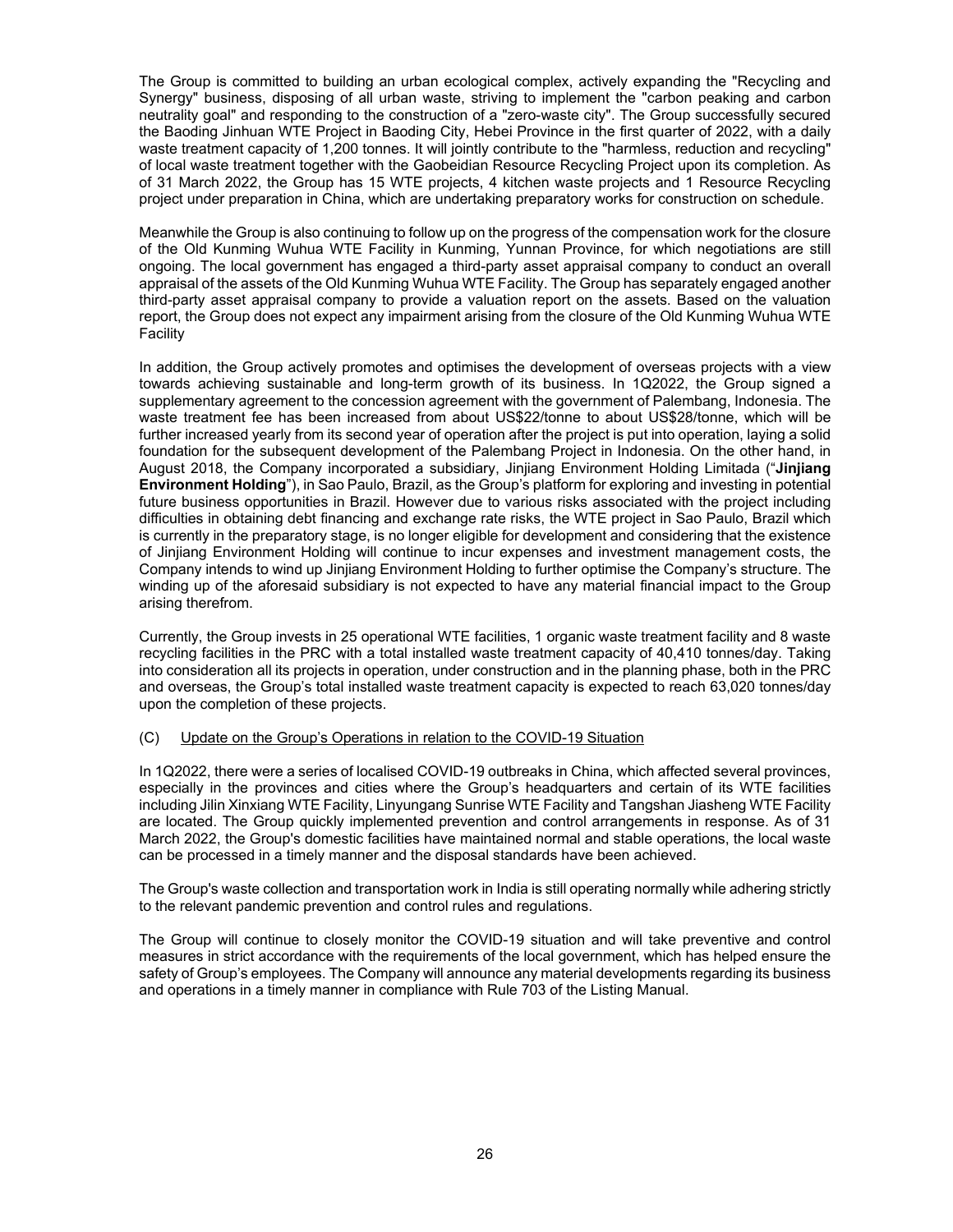- **4. Where the latest financial statements are subject to an adverse opinion, qualified opinion or disclaimer of opinion: -** 
	- **(a) Updates on the efforts taken to resolve each outstanding audit issue.**
	- **(b) Confirmation from the Board that the impact of all outstanding audit issues on the financial statements have been adequately disclosed.**

**This is not required for any audit issue that is a material uncertainty relating to going concern.** 

Not applicable as the Group's latest financial statements are not subject to an adverse opinion, qualified opinion or disclaimer of opinion.

Under Rule 705(2) of the Listing Manual of the SGX-ST ("**Listing Manual**"), the Company is required to announce its financial statements on a quarterly basis ("**Quarterly Reporting**") as its auditors had stated that a material uncertainty relating to going concern exists in the Company's latest financial statements ("**Emphasis of Matter**"). Under Rule 705(2A) of the Listing Manual, the Company had a grace period of one year commencing on 9 June 2020 (being the date of the Emphasis of Matter) to comply with the Quarterly Reporting requirement, and the Company must continue to comply with the Quarterly Reporting requirement for so long as any condition in Rule 705(2) is met. Accordingly, as the aforesaid grace period has expired and the Emphasis of Matter (being a condition in Rule 705(2)) is still subsisting, the Company will continue to carry out Quarterly Reporting for so long as any condition in Rule 705(2) is met.

# **5. If a decision regarding dividend has been made:-**

**(a) Whether an interim (final) ordinary dividend has been declared (recommended); and** 

No dividends have been declared or recommended for the current reporting period.

**(b)(i) Amount per share (cents)** 

Not applicable.

**(b)(ii) Previous corresponding period (cents)** 

None.

**(c) Whether the dividend is before tax, net of tax or tax exempt. If before tax or net of tax, state the tax rate and the country where the dividend is derived. (If the dividend is not taxable in the hands of the shareholders, this must be stated).** 

Not applicable.

**(d) The date the dividend is payable.** 

Not applicable.

**(e) The date on which Registrable Transfers received by the company (up to 5.00 pm) will be registered before entitlements to the dividend are determined.** 

Not applicable.

# **6. If no dividend has been declared (recommended), a statement to that effect and the reason(s) for that decision.**

No dividend has been recommended for the current reporting period. Dividends, if any, will usually be recommended in the announcement of the full year financial statements.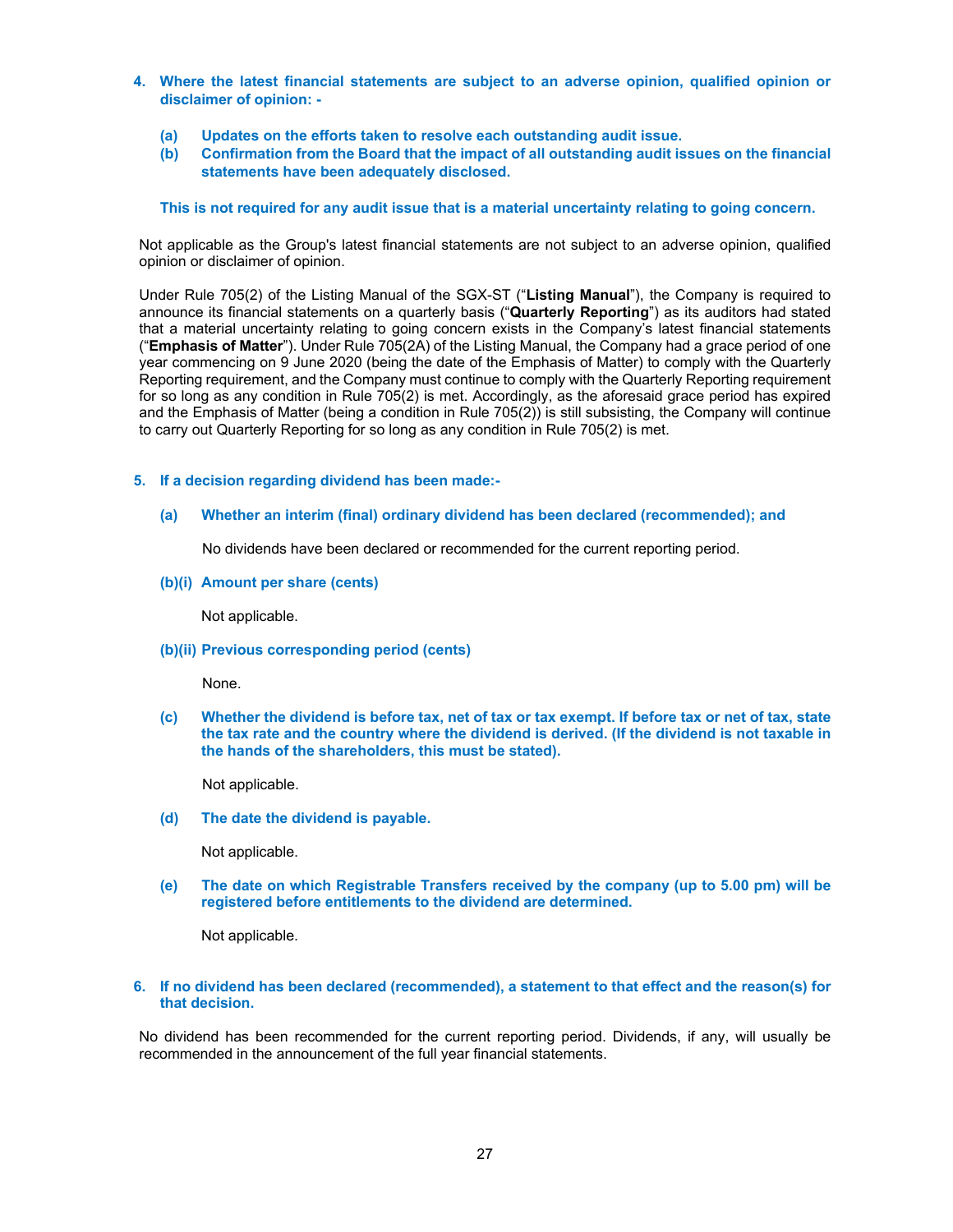### **7. Interested Person Transactions**

The Group has obtained a general mandate from shareholders for Interested Person Transactions (IPTs), the aggregate value of such transactions as required under Rule  $920(1)(a)(ii)$ .

| Name of interested person                                                                      | Nature of Relationship                       | Aggregate value of all<br>interested person<br>transactions during the<br>financial period under<br>review (excluding<br>transactions less than<br>S\$100,000 and<br>transactions conducted<br>under shareholders'<br>mandate pursuant to<br><b>Rule 920)</b><br><b>RMB'000</b> | Aggregate value of<br>all interested person<br>transactions<br>conducted under<br>shareholders'<br>mandate pursuant<br>to Rule 920<br>(excluding<br>transactions less<br>than S\$100,000)<br><b>RMB'000</b> |
|------------------------------------------------------------------------------------------------|----------------------------------------------|---------------------------------------------------------------------------------------------------------------------------------------------------------------------------------------------------------------------------------------------------------------------------------|-------------------------------------------------------------------------------------------------------------------------------------------------------------------------------------------------------------|
| <b>Energy management contracting</b><br>services provided to:                                  |                                              |                                                                                                                                                                                                                                                                                 |                                                                                                                                                                                                             |
| Cayman Shanxian Energy<br>Comprehensive Utilisation Co., Ltd.<br>Jilin Shuangjia Environmental | Associate of Mr. Dou<br>Associate of Mr. Dou |                                                                                                                                                                                                                                                                                 | 2,252                                                                                                                                                                                                       |
| Protection Energy Utilization Co.,<br>$Ltd.*$                                                  |                                              |                                                                                                                                                                                                                                                                                 | 1,315                                                                                                                                                                                                       |
| <b>Purchases of materials from:</b><br>Zhejiang Petroleum Integrated                           | Associate of Zheneng                         |                                                                                                                                                                                                                                                                                 |                                                                                                                                                                                                             |
| Energy Sales Co., Ltd<br>Zhejiang Zheneng Oil New Energy                                       | Group<br>Associate of Zheneng                |                                                                                                                                                                                                                                                                                 | 1,690                                                                                                                                                                                                       |
| Co., Ltd.                                                                                      | Group                                        |                                                                                                                                                                                                                                                                                 | 315                                                                                                                                                                                                         |
| <b>Purchases of coal from:</b><br>Zhejiang Zheneng Fuxing Fuel Co.,                            | Associate of Zheneng                         |                                                                                                                                                                                                                                                                                 |                                                                                                                                                                                                             |
| Ltd.<br>Hangzhou Huawang Shiye Group                                                           | Group<br>Associate of Mr. Dou                |                                                                                                                                                                                                                                                                                 | 9,439                                                                                                                                                                                                       |
| Co., Ltd.                                                                                      |                                              |                                                                                                                                                                                                                                                                                 | 5,034                                                                                                                                                                                                       |
| <b>Rental income from:</b><br>Cayman Shanxian Energy<br>Comprehensive Utilisation Co., Ltd.    | Associate of Mr. Dou                         | 1,137                                                                                                                                                                                                                                                                           |                                                                                                                                                                                                             |
|                                                                                                |                                              |                                                                                                                                                                                                                                                                                 |                                                                                                                                                                                                             |
| <b>Total</b>                                                                                   |                                              | 1,137                                                                                                                                                                                                                                                                           | 20,045                                                                                                                                                                                                      |

**\*** Due subsequent changes in shareholding, as at 31 March 2022, Jilin Shuangjia Environmental Protection Energy Utilization Co., Ltd. has ceased to be an associate of Mr. Dou.

Note: For purchases of coal, the framework agreement signed between the parties only indicates the unit price of coal and the value of each transaction is determined only when orders are placed. For energy management contracting services, the aggregate value of each project can be determined only after the service has been provided and the Group's share of the energy savings for that particular project has been computed. Accordingly, for these categories of transactions, disclosure of the aggregate value is based on the actual amount incurred for the period.

# **8. Negative Confirmation by the Board pursuant to Rule 705(5).**

The Board has confirmed that to the best of its knowledge, nothing has come to its attention which may render the unaudited interim financial results of the Group for the first quarter and three months ended 31 March 2022 to be false or misleading in any material respect.

The unaudited interim financial results of the Group for the first quarter and three months ended 31 March 2022 have been reviewed by the Board without the assistance of a functioning Audit and Risk Management Committee, which presently comprises only Mr. Ang Swee Tian following the retirement of Mr. Hee Theng Fong and Mr. Tan Huay Lim at the conclusion of the Annual General Meeting of the Company held on 25 April 2022.